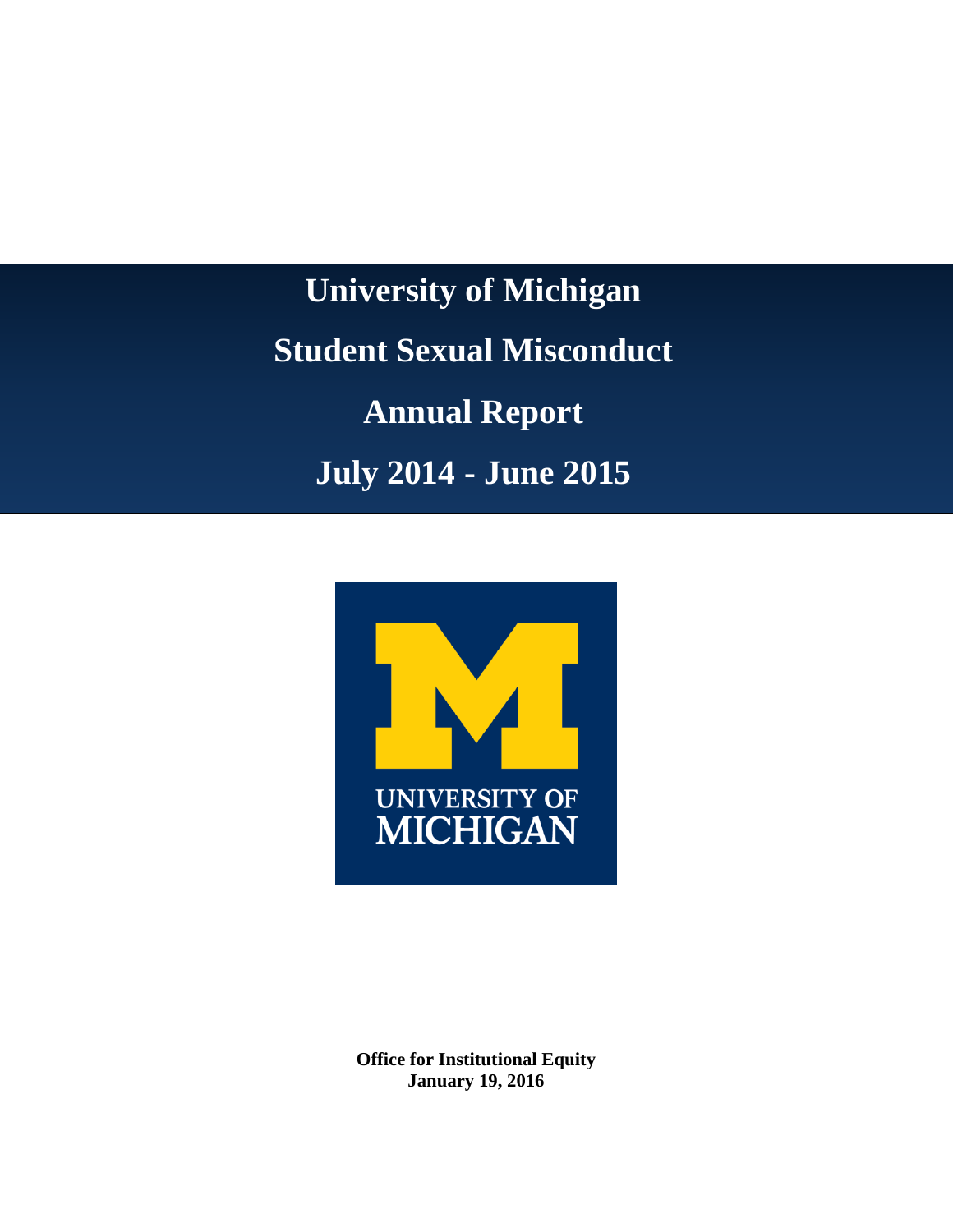

January 19, 2016

To Members of the University of Michigan Community:

As the University's Title IX Coordinator, I am pleased to provide the Office for Institutional Equity's (OIE) second annual report regarding sexual misconduct issues that have been addressed by the University from July 1, 2014 through June 30, 2015.

Working closely with our campus partners, OIE and the Office of Student Conflict Resolution (OSCR) have continued to take a variety of steps to effectively address sexual misconduct issues involving student Respondents and others covered under [The University of Michigan Policy on](https://studentsexualmisconductpolicy.umich.edu/)  [Sexual Misconduct by Students.](https://studentsexualmisconductpolicy.umich.edu/)

As with OIE's previous report, this report and accompanying data are intended to provide insight into the number of complaints addressed by the University, and the process by which complaints are handled. We continue to be mindful of our responsibility to balance the educational benefit of sharing as much as appropriate about these matters, while at the same time respecting the privacy of those involved. We want this report to be useful to you. To that end, we have included in Appendix B an update as to investigations that were included in last year's report, as some cases were involved in pending appeals and/or sanctioning processes at the time the data was collected. We will continue to provide such an appendix in future reports.

We note that the number of incidents reported to OIE this year (172) is higher than last year (129). We believe that this increase is the result of enhanced awareness on campus of these issues and how to report concerns. As such, we are encouraged that the University's education efforts, discussed in more detail on pages 18-19 are positively impacting students, faculty, and staff.

Thank you for reading this report and for your attention to this important issue.

Sincerely,

Anthony Walesby Associate Vice Provost for Academic and Faculty Affairs and Sr. Director, Office for Institutional Equity Title IX Coordinator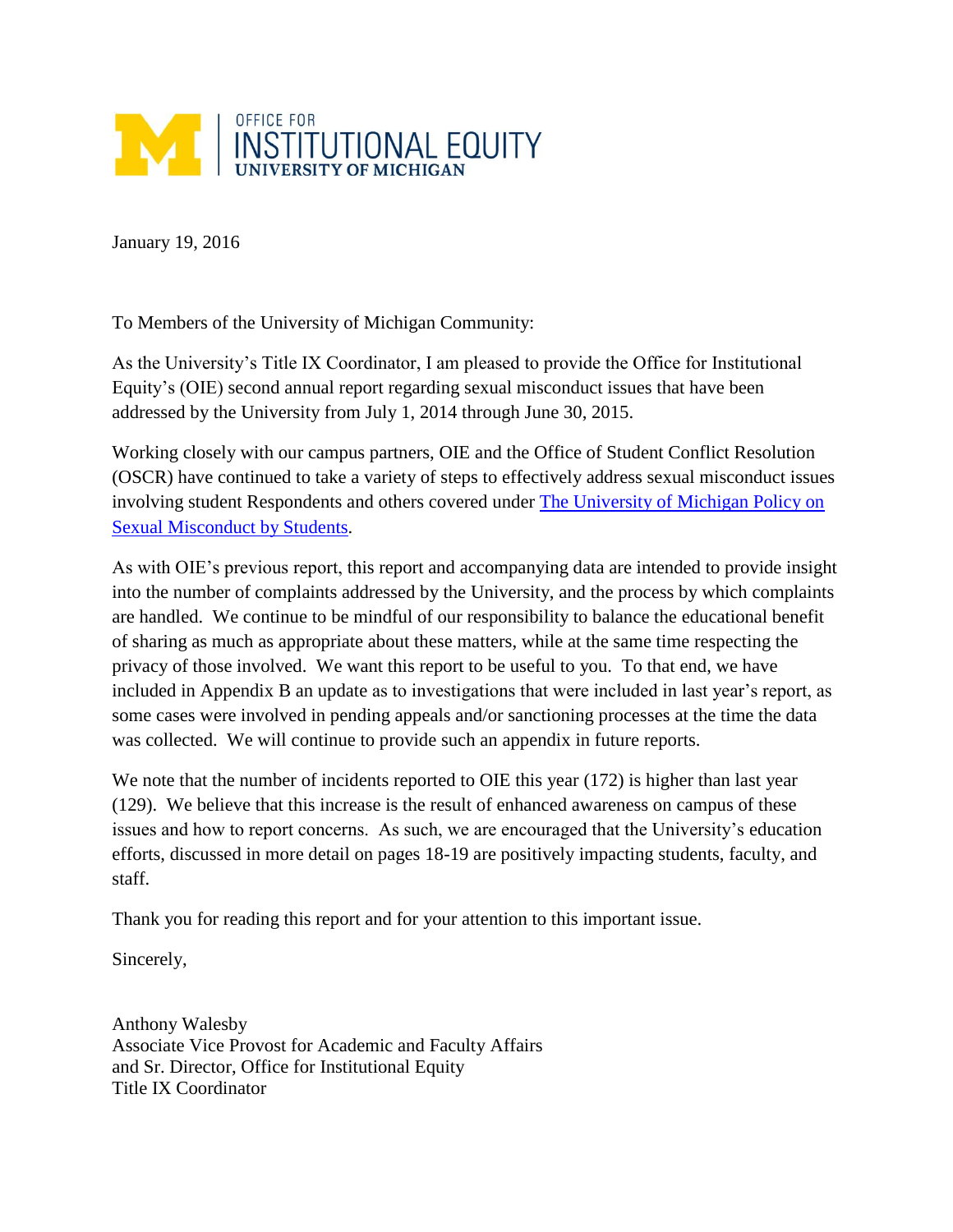## **Contents**

| I.             |  |  |  |  |  |
|----------------|--|--|--|--|--|
| II.            |  |  |  |  |  |
| III.           |  |  |  |  |  |
| a.             |  |  |  |  |  |
| b.             |  |  |  |  |  |
| c.             |  |  |  |  |  |
| d.             |  |  |  |  |  |
| e.             |  |  |  |  |  |
| IV.            |  |  |  |  |  |
| a.             |  |  |  |  |  |
| b.             |  |  |  |  |  |
| $\mathbf{C}$ . |  |  |  |  |  |
| d.             |  |  |  |  |  |
| e.             |  |  |  |  |  |
| V.             |  |  |  |  |  |
| VI.            |  |  |  |  |  |
| VII.           |  |  |  |  |  |
|                |  |  |  |  |  |
|                |  |  |  |  |  |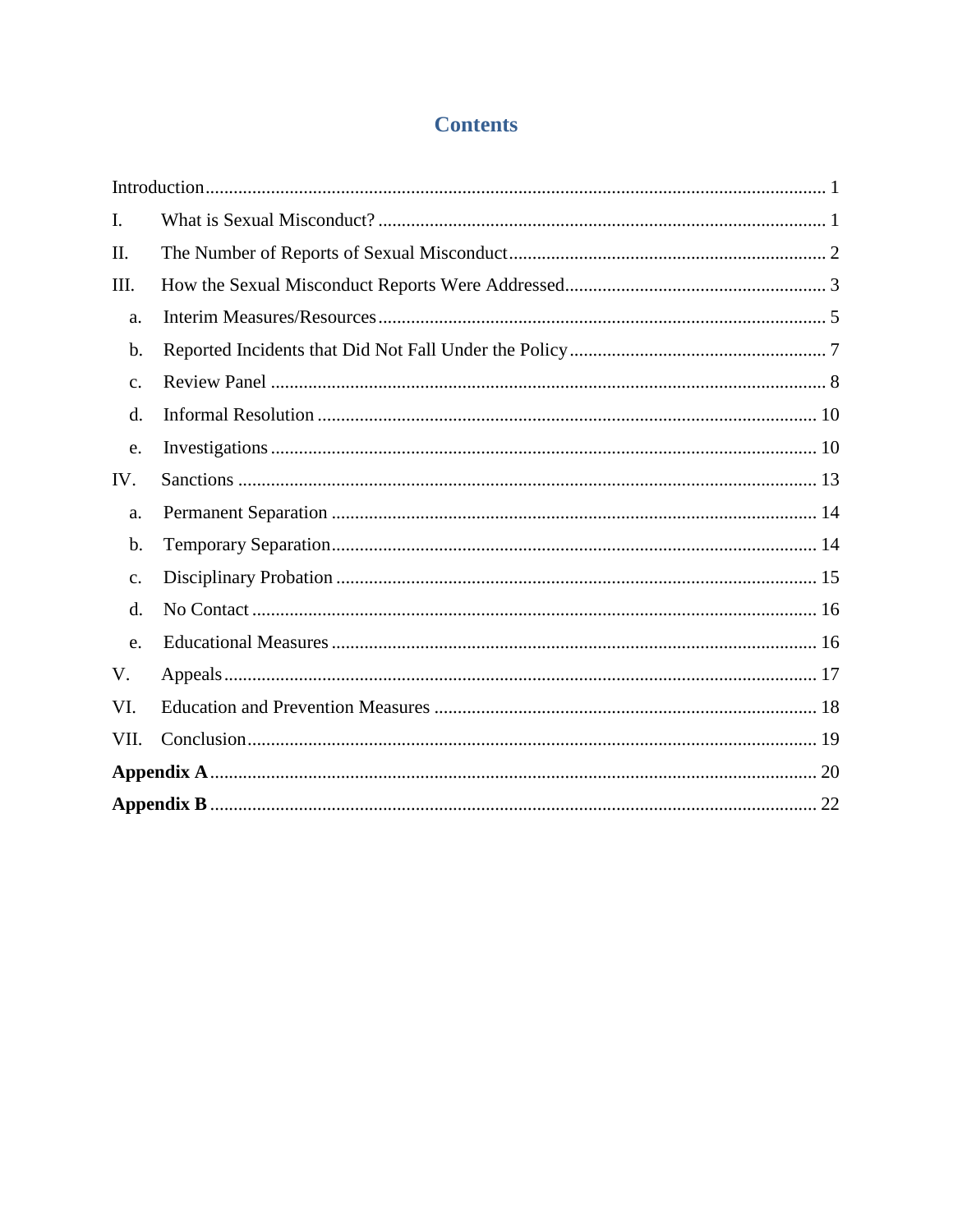#### **Introduction**

<span id="page-3-0"></span>The University's *[Policy on Sexual Misconduct by Students](http://studentsexualmisconductpolicy.umich.edu/content/university-michigan-policy-sexual-misconduct)* ("Policy") provides information regarding the process under which the University will proceed once it is made aware of sexual misconduct concerns, as well as the University's prevention and education efforts related to sexual misconduct by students. To ensure that the campus community has timely and relevant information about the University's efforts and actions concerning sexual misconduct, the Policy provides that the Title IX Coordinator will issue an annual report about the University's response to reports of sexual misconduct by students.

This is the second annual report under the Policy, and it provides data covering the period from July 1, 2014 to June 30, 2015.<sup>1</sup> As with our first annual report, which can be found [here,](https://hr.umich.edu/sites/default/files/FY14-annual-report-as-amended.pdf) we have tried to provide useful information in an accessible format; however, we continue to welcome your feedback in order to make this document more helpful, easier to understand, or otherwise improve its contents. Please provide any feedback to the Title IX Coordinator:

> Anthony Walesby 2072 Administrative Services Building 1009 Greene Street, Ann Arbor, MI 48109-1432 (734) 763-0235 [institutional.equity@umich.edu](mailto:institutional.equity@umich.edu)

<span id="page-3-1"></span>All comments are appreciated and will be considered as we develop future reports.

 $\overline{a}$ 

#### **I. What is Sexual Misconduct?**

Sexual misconduct encompasses a wide variety of behavior, from making unwanted sexual comments to rape. Whether certain behavior constitutes sexual misconduct depends greatly upon the circumstances surrounding the behavior. This report contains data about every student sexual misconduct concern reported to the Office for Institutional Equity (OIE) during the past year. In an effort to make this report more useful to our community, the data is in many instances separated into subgroups, such as those sexual misconduct reports that did not include concerns about touching; those that raised concerns about touching, but not penetration (e.g., groping, etc.); and those that raised concerns about penetration (e.g., oral, anal or vaginal).

<sup>&</sup>lt;sup>1</sup> We note that the final data set contained in this report was compiled on October 1, 2015. Therefore, the documented status of each case is its status as of October 1, 2015. The report issued in 2016 will include an update as to the conclusion of cases not completed as of October 1, 2015. For updated information regarding investigations that were included in the first annual report, covering the period between July 1, 2013 and June 30, 2014, please see Appendix B. We further note that the data contained in this document refer to incidents made known to the Office for Institutional Equity between July 1, 2014 and June 30, 2015, regardless of when the incidents are alleged to have occurred.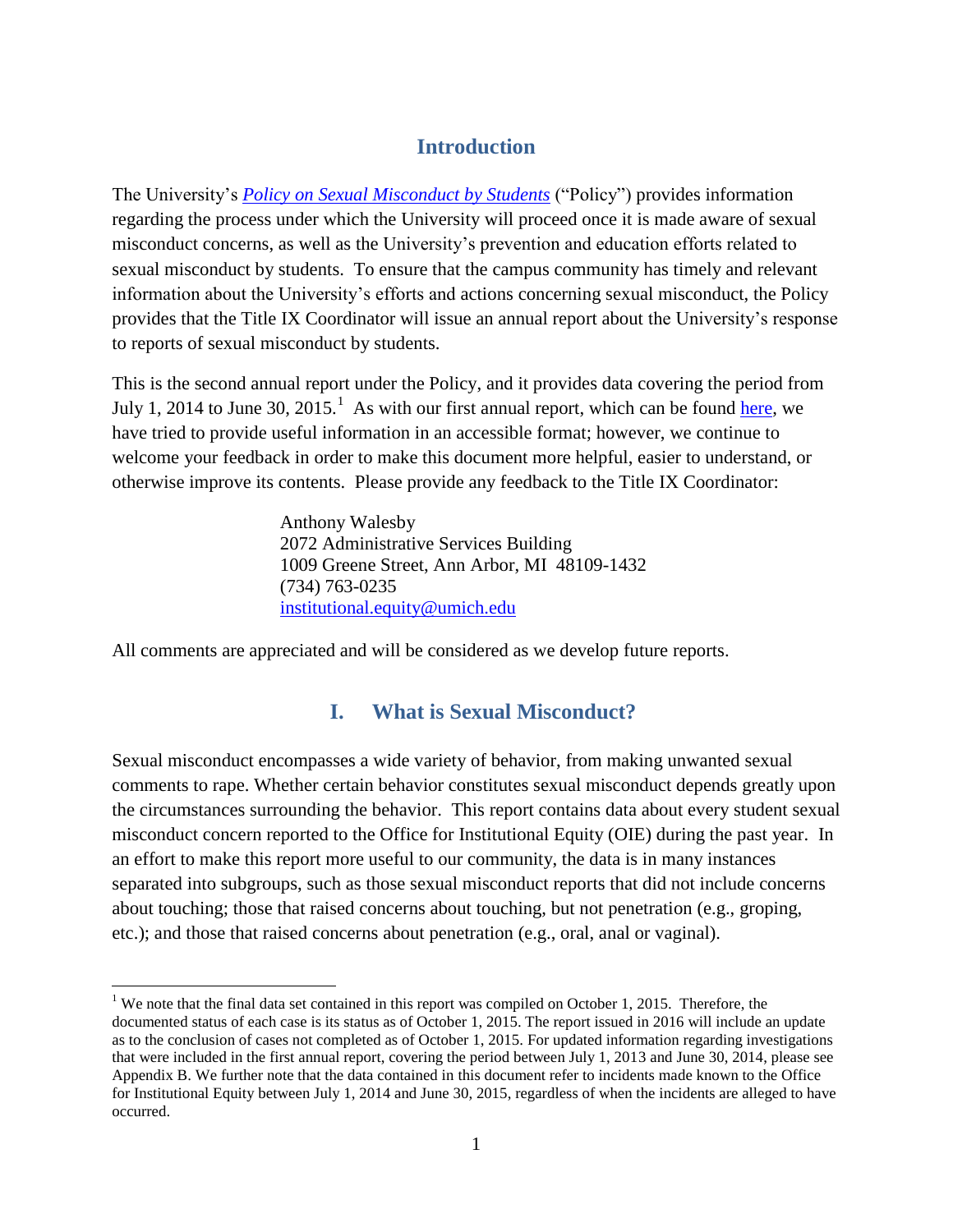<span id="page-4-0"></span>To read the definition of sexual misconduct as set forth in the Policy, please [click here.](http://studentsexualmisconductpolicy.umich.edu/definitions)

#### **II. The Number of Reports of Sexual Misconduct**

The University encourages every member of its campus community to report sexual misconduct. This year, OIE received 172 reports of sexual misconduct.<sup>2</sup> A report can be made by a person who experienced sexual misconduct, who witnessed it, who has heard about it, or who otherwise has knowledge of possible sexual misconduct. We encourage reporting because it allows the University to provide for the safety and well-being of both individual community members and the overall campus community. It also allows us to provide resources and support for those impacted by the reported misconduct. There are a variety of ways to report a sexual misconduct concern, including a report directly to the Title IX Coordinator or **on-line via the University's** [public reporting mechanism.](http://studentsexualmisconductpolicy.umich.edu/report-an-incident)

During the past reporting year, from July 1, 2014 through June 30, 2015, 172 incidents were reported to OIE via these various mechanisms, compared to 129 incidents reported during the previous year.<sup>3</sup> Of these 172 reports received by OIE, as noted in the chart below, just over half were concerns about sexual assault,<sup>4</sup> followed by approximately one quarter that involved concerns about sexual harassment.



 $2^{2}$  Since a single report of sexual misconduct may raise concerns about multiple potential violations of the Policy (e.g., a report of sexual assault accompanied by stalking behavior), the 172 reports involved 179 potential policy violations.

 $3$  It is important to note that this report reflects the total number of sexual misconduct concerns that were reported to OIE during the relevant time period, and is likely to differ from the numbers of reported incidents of rape, forcible fondling, and stalking recorded in the University's Annual Security Report and Annual Fire Safety report. As required by the Jeanne Clery Disclosure of Campus Security Policy and Campus Crime Statistics Act (Clery Act), the Annual Security Report contains the numbers of certain types of reported crimes, as defined by the FBI Uniform Crime Reporting (UCR) Program, which were reported to have occurred in particular geographic locations during a calendar year. Accordingly, many of the reported incidents referenced in this report do not fall within the Clery Act statistical definitions. Further, the numbers will differ because the data contained in the reports respectively encompasses different time periods (i.e., this report encompasses the 2015 fiscal year while the recently released Annual Security Report reflects the 2014 calendar year).

<sup>&</sup>lt;sup>4</sup> As defined in the policy, sexual assault is "unwanted or unwelcome touching of a sexual nature, including hugging, kissing, fondling, oral sex, anal or vaginal intercourse, or other physical sexual activity that occurs without valid consent."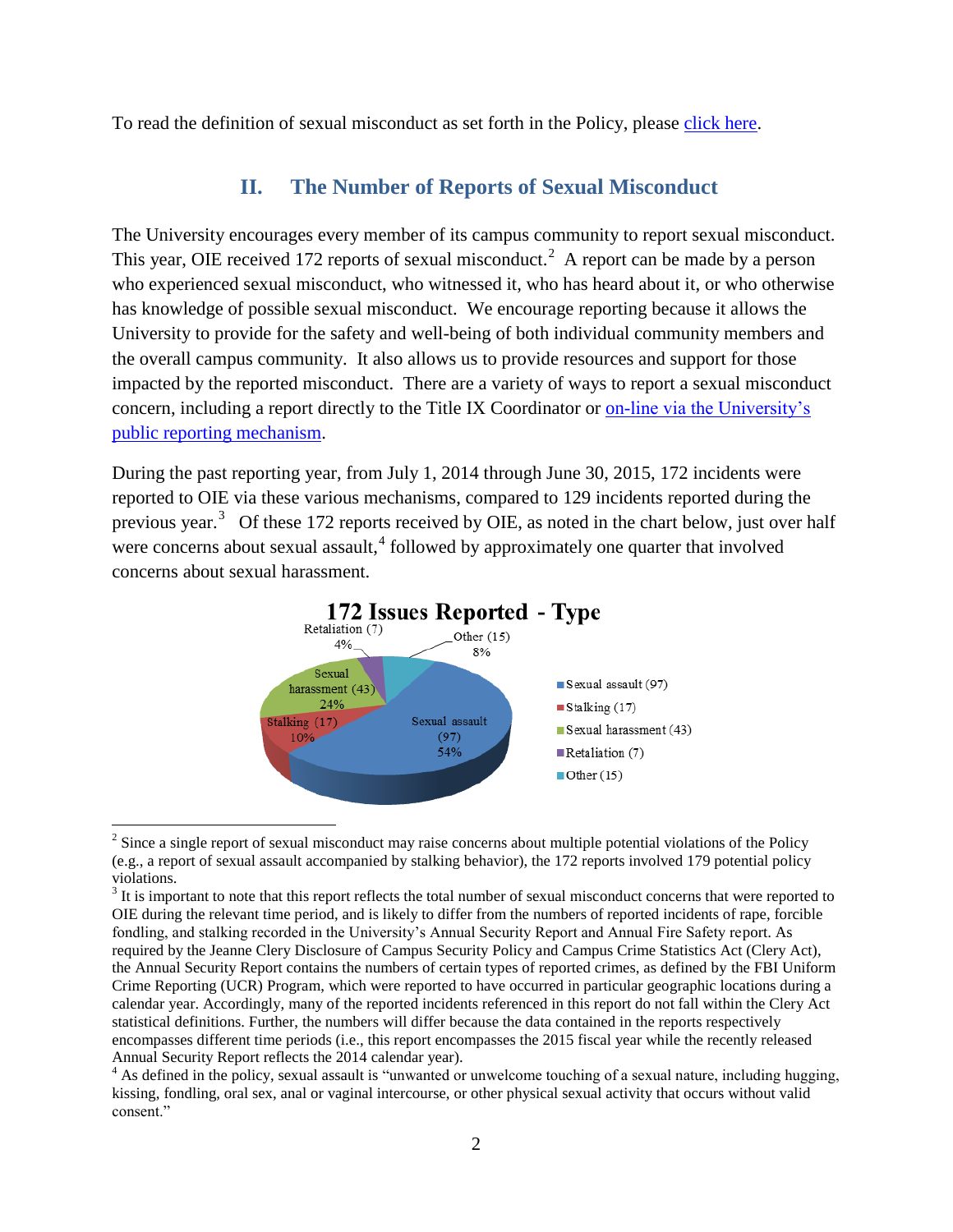Compared to the reports received between July 1, 2013 and June 30, 2014, the incidents reported this year included an increase in the number of reported sexual assault, sexual harassment, retaliation, and other incidents, while the number of reported stalking incidents remained the same. We believe that one reason for the increase in reported incidents is a reflection of extensive education efforts and increased awareness of sexual misconduct matters, including what constitutes sexual misconduct and how to report concerns.



#### **III. How the Sexual Misconduct Reports Were Addressed**

<span id="page-5-0"></span>OIE followed up on all 172 reports to determine appropriate next steps. Of those 172 reported incidents, as discussed more fully below, 78 were determined not to fall within the scope of the Policy, one was addressed within a separate investigation that was ongoing at the time the concerns were reported, 66 were brought to the Review Panel as provided for in the Policy, and 29 were investigated.<sup>5</sup>



#### 172 Issues Reported - Response

<sup>&</sup>lt;sup>5</sup> We recognize that this chart reflects 174, rather than 172, responses to reported concerns. This is because, as discussed in more detail below, two cases were both considered by the Review Panel and ultimately investigated, and in order to accurately reflect the number of cases considered by the Review Panel and the number of cases investigated, those two cases are included in both categories.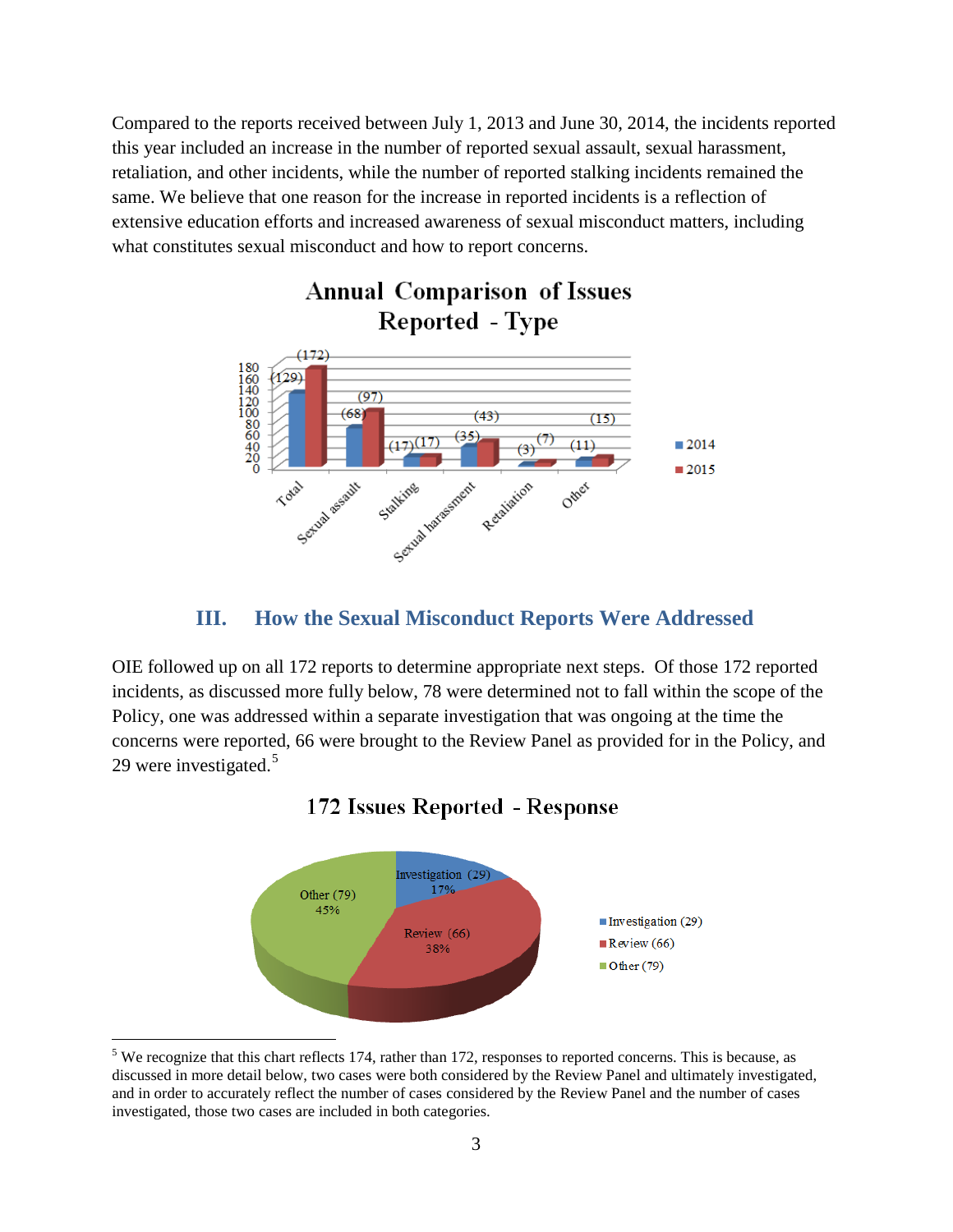In comparison to the previous year, the number of investigations remained the same,<sup>6</sup> while the number of cases considered by the review panel increased, as did the number of cases in which the University addressed the concerns in some other manner.



# **Annual Comparison of Responses to Reported Issues**

Although the specific nature of the actions taken by the University varies from case-to-case depending upon multiple factors, the University's process for responding to a report of sexual misconduct may include: (1) the provision of confidential support and other resources; (2) interim measures, including but not limited to separation of the Complainant's and Respondent's academic and/or living situations; (3) consideration by a Review Panel; (4) an informal resolution; (5) an investigation; (6) investigation findings; (7) sanctions; and (8) an appeal of the investigation findings and/or sanctions.

The two most significant factors that affect how the institution addresses sexual misconduct concerns are: (1) how much information is available (e.g., whether the Respondent can be identified) and (2) whether the Complainant (if the Complainant's identity is known)<sup>7</sup> is willing to be involved in an investigation and/or identified as having come forward with a complaint. For example, a Complainant may report that  $s/h$ /ze was sexually assaulted, but may not – or may not be able to – provide the University with the name of the person who assaulted him/her/zir or other identifying information at that time. OIE follows up with the Complainant to try to obtain that information; however, if the information is not available, generally an investigation is not possible unless the information is provided by a third party or the University is otherwise able to

 $6$  As of the date that the data for last year's report was compiled, 27 investigations had been opened; however, after the data was compiled, investigations were opened into two matters that were reported during the relevant time period. In both cases, the investigations were opened after additional evidence was received by OIE after June 30, 2014. More information regarding these investigations is contained in Appendix B.

 $<sup>7</sup>$  OIE often receives complaints about incidents from third parties who sometimes are unable or unwilling to identify</sup> the parties involved.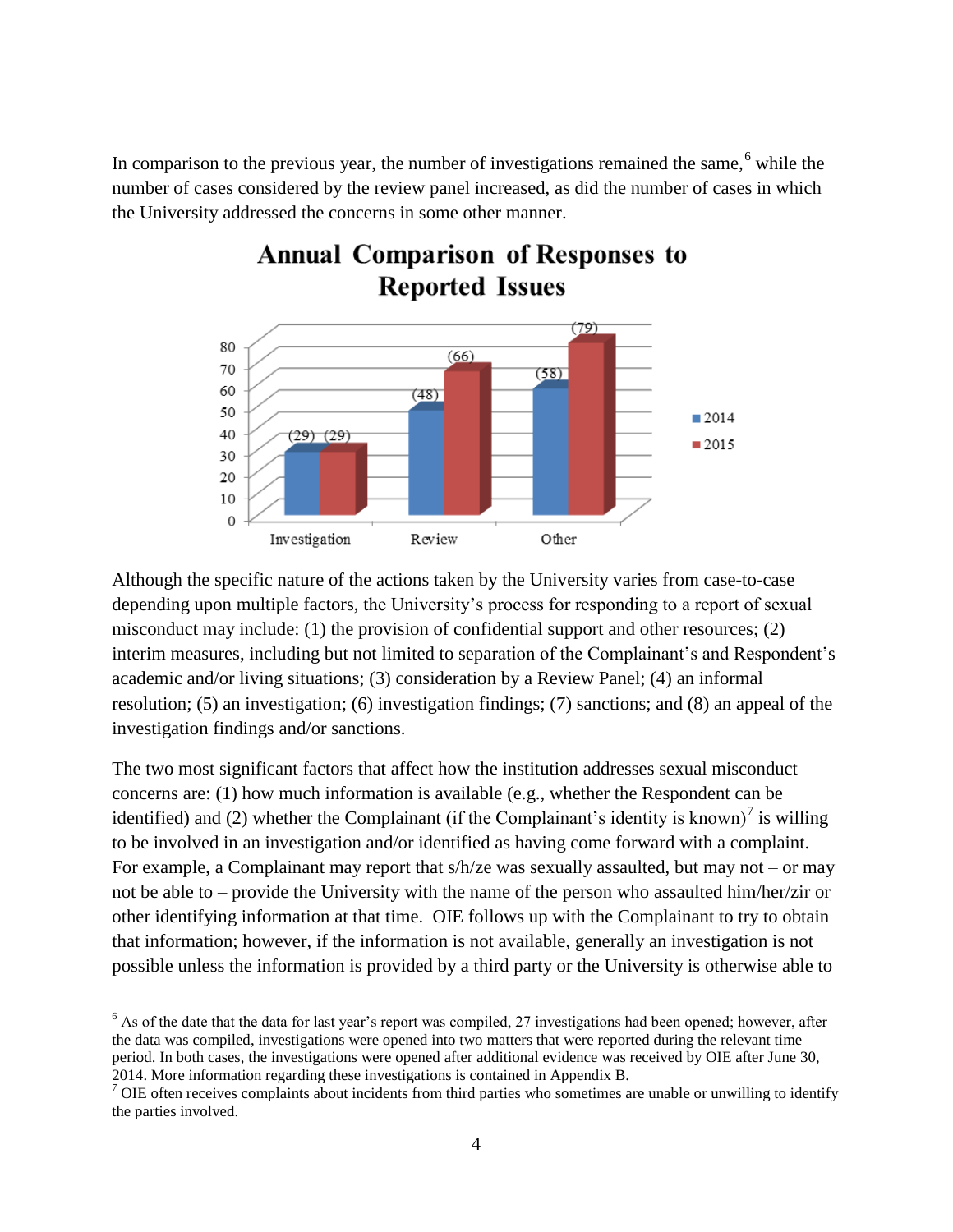discern the identity of the person. In such an instance, the University would offer resources and support to the Complainant, including interim measures (see below). The University would also ensure the Complainant is aware that s/h/ze may come forward with details at a later date, at which time the University will take further action as appropriate. If the matter involves possible criminal activity, OIE would also report it to the University of Michigan Police Department (UMPD).

The following is a discussion of the various responses taken by the University in response to each of the 172 sexual misconduct reports.

#### <span id="page-7-0"></span>**a. Interim Measures/Resources**

One of the first steps the University takes when a sexual misconduct concern is raised is to offer the Complainant (and, subsequently, the Respondent) resources and support. Complainants are offered support through the Sexual Assault Prevention and Awareness Center (SAPAC), while Respondents are offered support through the Respondent Support Program. In addition, students have access to a number of other support resources on campus, including but not limited to Counseling and Psychological Services (CAPS) and the Office of the Ombuds. SAPAC, CAPS, and the Office of the Ombuds are confidential resources, which means that disclosures of sexual misconduct made to these offices are not reported to OIE; however, these offices can assist students who wish to report sexual misconduct concerns in doing so. Other offices may be obligated to report any concerns of sexual misconduct to the Title IX Coordinator.

Another aspect of the support provided by the University is to offer "interim measures." Interim measures are steps taken to provide for the safety and well-being of the parties and/or the campus community, and can include a variety of actions taken by various offices on campus. Examples of interim measures include safety escorts, "no contact" directives, changes to academic schedules, changes to housing arrangements, interim suspension, etc. Interim measures are offered when sexual misconduct is brought to OIE's attention, regardless of whether the Complainant wants to file a complaint with OIE and/or report the matter to the police. Interim measures are determined on a case-by-case basis, depending upon the needs of the parties involved and the nature of the sexual misconduct concerns. Consistent with federal guidance, interim measures are put in place with the least possible burden to the Complainant.

During this past year, interim measures and resources were made available when the identity of one or more of the parties was known. Interim measures were implemented in 42 instances; in the remaining matters, interim measures were offered, but the offer was not accepted or interim measures were not necessary given the known circumstances.

In those 42 cases in which interim measures were put in place, the nature and type of interim measure varied. The specific interim measures depend upon a student's request and the University's assessment of what is necessary and appropriate to provide for the safety and well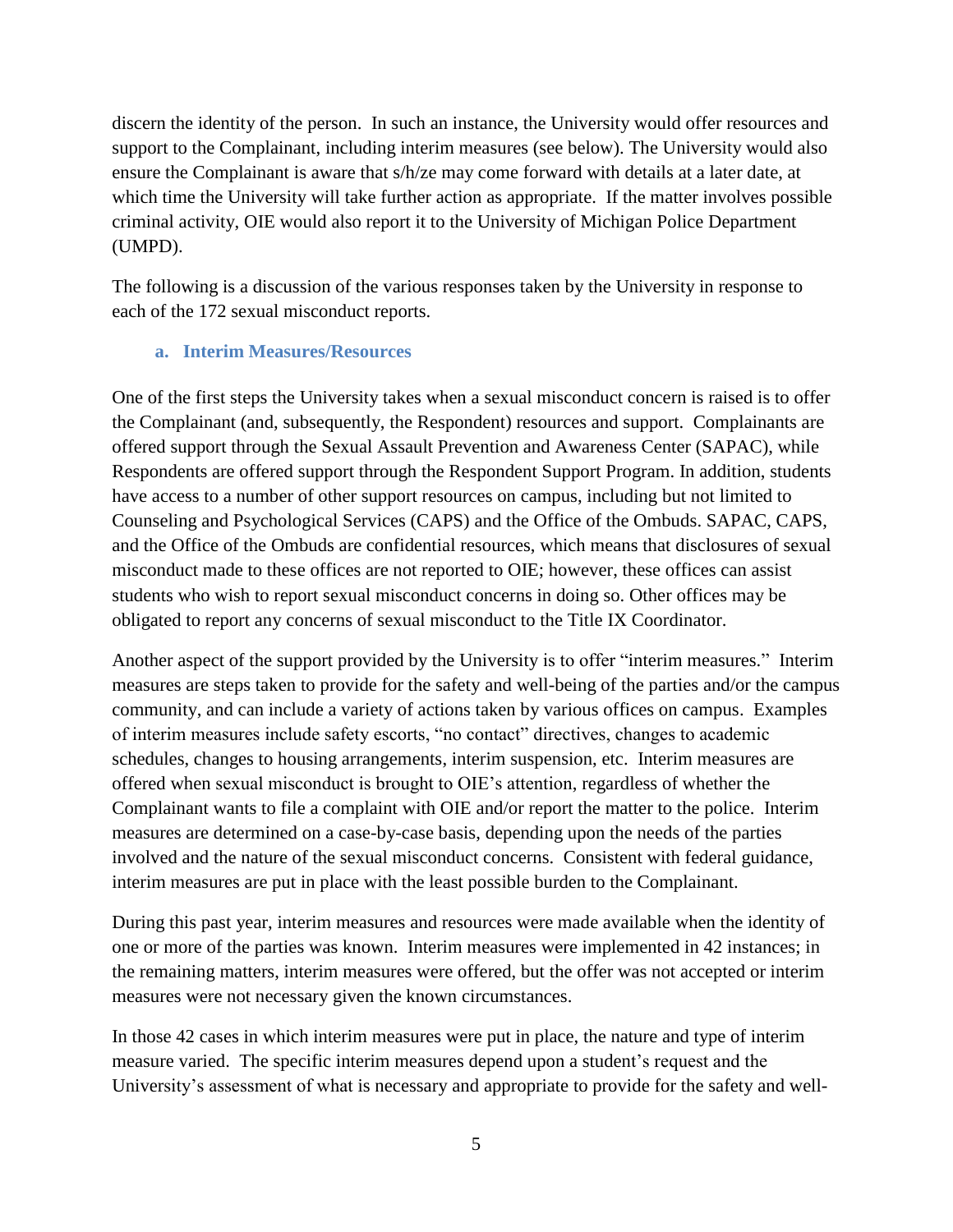being of the Complainant and the campus community. In several cases, more than one interim measure was put in place, resulting in a total number of 57 interim measures.



In 32 of the 42 cases where interim measures were implemented, the Respondent was instructed not to have contact with the Complainant.<sup>8</sup> In eleven cases, the University provided housing accommodations. Housing accommodations include actions such as relocating or removing a Respondent from housing,<sup>9</sup> providing emergency housing on or off campus, restricting a Respondent from a particular residence hall or area of a residence hall, etc. Dining accommodations also can be made, and this year such accommodations were provided in one case. Examples of dining accommodations include restricting use of a certain dining hall, either entirely or during certain hours, or providing a student with access to alternate dining accommodations.

In nine instances, academic accommodations were provided. Academic accommodations can include, but are not limited to, actions such as changing class schedules so that the parties are not in the same course, removing a Respondent from an academic program, changing a seating chart, or informing faculty that a student may need an extension for assignments or exams and/or may miss classes. In one instance, the University placed a hold on a Respondent's record, which can affect, among other things, registration and the ability to obtain copies of transcripts without approval.<sup>10</sup> Other interim measures are also available and were implemented, such as separating parties within an extracurricular activity or placing conditions on a Respondent's enrollment.

<sup>&</sup>lt;sup>8</sup> There are instances in which a no contact directive is not issued. This may occur, for example, when the Respondent is not affiliated with the University, his/her/zir identity is not known to the University, or a Complainant specifically requests anonymity and the directive cannot be issued without identifying the Complainant. In each matter that results in an investigation, the Respondent is directed not to have any contact with the Complainant. <sup>9</sup> If the Complainant prefers, the Complainant will be relocated.

<sup>&</sup>lt;sup>10</sup> Holds that are placed on a Respondent's account during a period of temporary separation as a result of a finding of responsibility are not considered interim measures, but rather occur as part of the temporary separation sanction.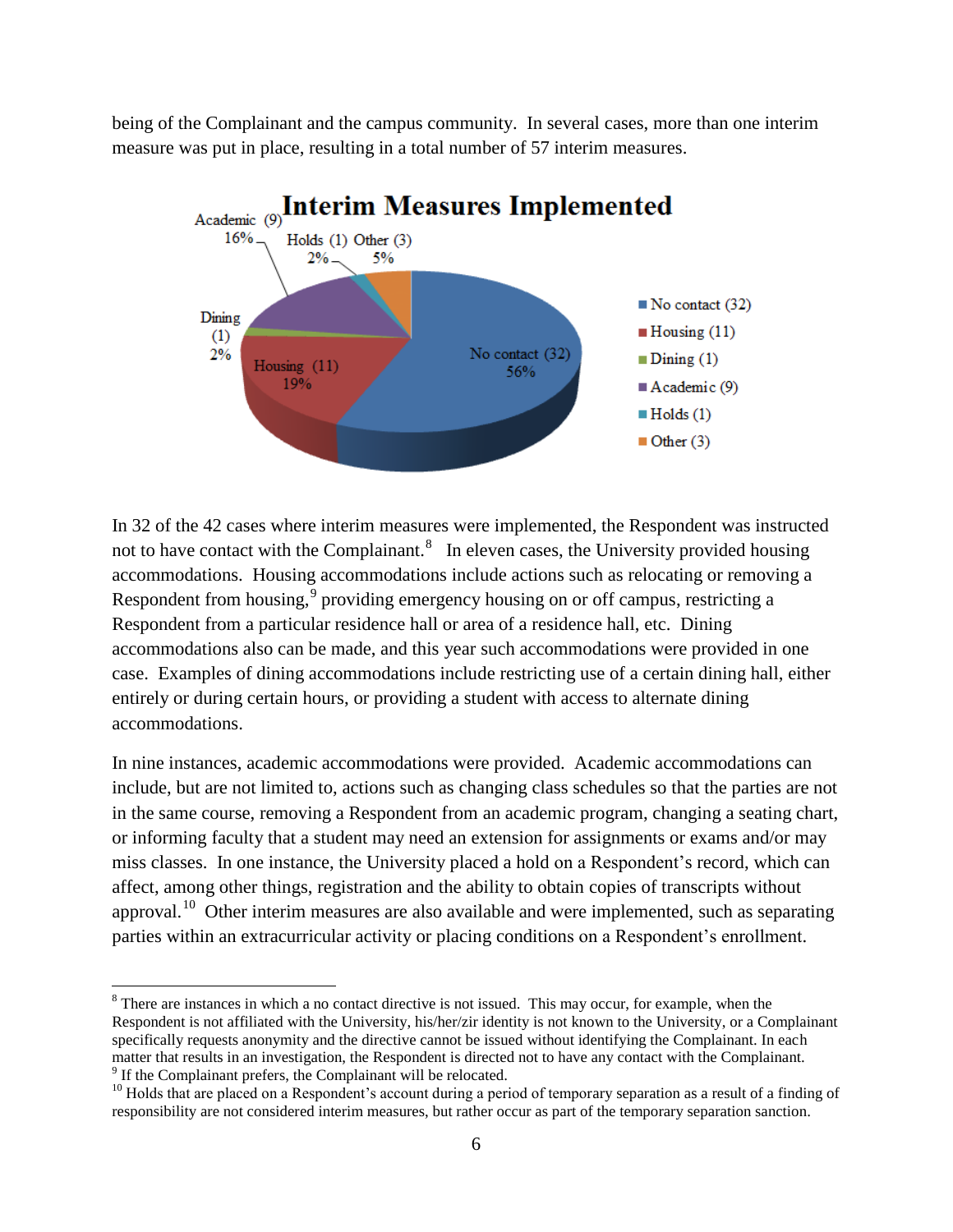Finally, we note that there instances in which the University has provided interim measures and support to students but the data is not captured in this report. For example, a student may seek confidential assistance from SAPAC before reporting their concerns to OIE or the student may never report their concerns to OIE but only seek confidential assistance. In the meantime, SAPAC and/or other offices may assist the student with a wide variety of matters, such as academic accommodations, seeking a personal protection order, assistance and support addressing the matter through the criminal justice system, etc. While efforts have been made to accurately account for interim measures in this report, we recognize that additional measures have been provided that are not accounted for here.

#### <span id="page-9-0"></span>**b. Reported Incidents that Did Not Fall Under the Policy**

In some instances, OIE receives reports of sexual misconduct that, upon review, are determined not to fall under the Policy. This year, of the 172 reported incidents, 78 were not within the scope of the Policy. For example, some reports involve behavior that, even if proven, would not constitute sexual misconduct. In these instances, if the underlying behavior is inappropriate or a violation of another University policy, the matter will be referred by OIE to the appropriate office for follow up. In other cases the reported behavior was committed by an individual who is not affiliated with the University. For instance, a student may report a sexual assault that occurred while the student was traveling in another state by a person who has no association with the University. This student would still be offered resources and support through the University. Or, for example, the University may receive a report from a third party, but the person who is reported to have experienced the unwanted behavior informs OIE that they have not in fact experienced any unwelcome sexual conduct. Again, the student would be offered resources and support and encouraged to contact OIE if any unwanted conduct of a sexual nature were to occur in the future.

Of the 78 reports that did not fall under the Policy for various reasons, including those described above, the majority of reports involved possible sexual assault or sexual harassment, as shown on the following chart.



## **78 Reported Incidents Did Not Fall Under the Policy**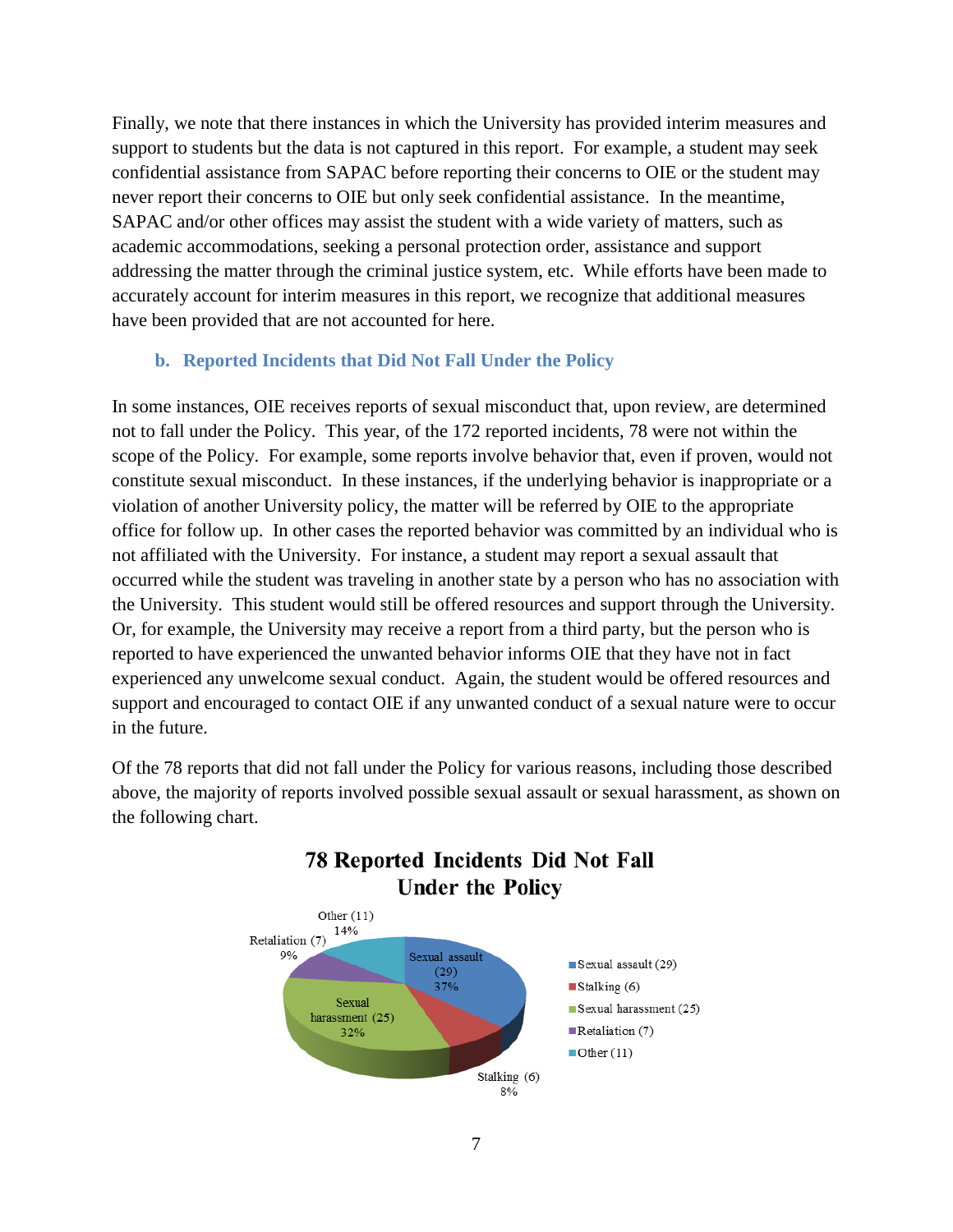Although these 78 incidents did not fall under the Policy, the University still encourages members of the campus community to report any potential sexual misconduct so that it may take steps to ensure that members of the University community who may have been affected by the reported behavior receive support and information about appropriate resources. The University will also put measures in place to provide for the safety of individuals and the campus community, as appropriate. And, as with every sexual misconduct report, if the underlying behavior may constitute criminal activity, the matter is reported to UMPD.

#### <span id="page-10-0"></span>**c. Review Panel**

Some sexual misconduct reports immediately proceed to investigation, but there are instances when an investigation may not be possible (e.g., the Respondent's identity cannot be determined, etc.) or investigation is not wanted (e.g., a Complainant requests confidentiality or asks that the University not pursue the matter). In those instances where the Complainant declines to participate, requests confidentiality, and/or asks that the University not investigate the report, the matter is considered by a Review Panel consisting of University faculty and staff who can offer varying perspectives and advice to the Title IX Coordinator to determine the appropriate University response to the reported concerns. As noted in the Policy:

These panel members will represent the interests of the University, law enforcement, survivors of sexual misconduct, persons accused of sexual misconduct, and/or other offices as deemed necessary and appropriate under the circumstances.

The review panel is charged with balancing U-M's tradition of supporting survivor-centered practices with U-M's equally strong commitment to providing due process to the Respondent and promoting a safe community.

See Policy, [Decision to Proceed With Investigation,](http://studentsexualmisconductpolicy.umich.edu/decision-proceed-investigation) page 5.

The Title IX Coordinator, after receiving and considering the Review Panel's information and advice, determines appropriate next steps. As noted above, even in those instances in which the ultimate decision is not to proceed to investigation, the University may take other action, such as (but not limited to) providing interim measures/resources and communicating that an investigation may occur at a later date if more information becomes available or the Complainant subsequently decides to participate in the investigation. Finally, even if no investigation ensues, alleged conduct that could be criminal in nature is reported to UMPD.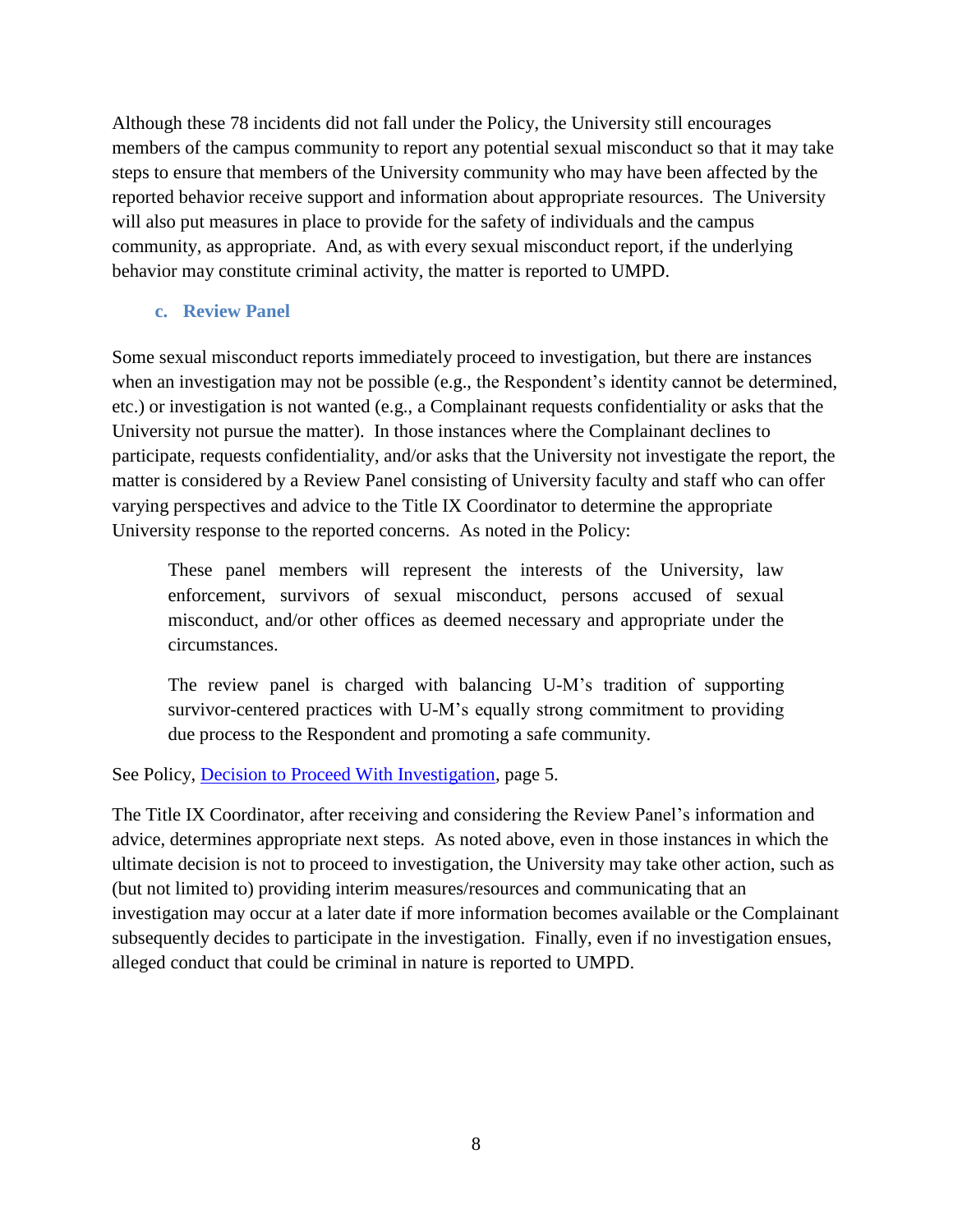During the past year, of the 94 sexual misconduct reports that fell under the Policy, <sup>11</sup> 66 were considered by the Review Panel. As shown in the following chart, the majority of cases considered by the Review Panel involved reported sexual assault:<sup>12</sup>



#### **Review Panel Cases (66)**

After considering these 66 cases and receiving information and advice from the Review Panel, the Title IX Coordinator made the following decisions:

- 55 cases were "closed." This may have occurred for a variety of reasons. For example, the Complainant may not have been able to (or may have chosen not to) identify the Respondent, or there may not have been compelling justification to override the Complainant's request that the matter not be investigated. Each case was considered separately, and in all instances the Complainant, if known, was offered resources and support, including interim measures. Complainants were also informed that they may come forward to participate in an investigation at a later time if they wish. If the report involved possible criminal behavior, UMPD was notified.
- In one instance, additional information was sought and received, which allowed the case to proceed to an investigation. This report involved allegations of criminal behavior, and UMPD was notified.
- In another instance, one case was closed after the Review Panel's consideration of the Complainant's request not to proceed with an investigation, but an investigation was subsequently opened at the Complainant's request. UMPD was notified of alleged criminal conduct involved in this report.
- In nine instances in which the Complainant did not wish for an investigation to take place, other action was taken to address the underlying concerns. Examples of other action may include educational measures, seeking additional information from other

 $11$  As described above, 78 of the 172 reported matters fell outside the scope of the Policy, leaving 94 reports that did fall under the Policy.

 $12$  As noted above, because some reported concerns may involve multiple types of allegations, the 66 cases considered by the Review Panel involved a total of 69 reported allegations.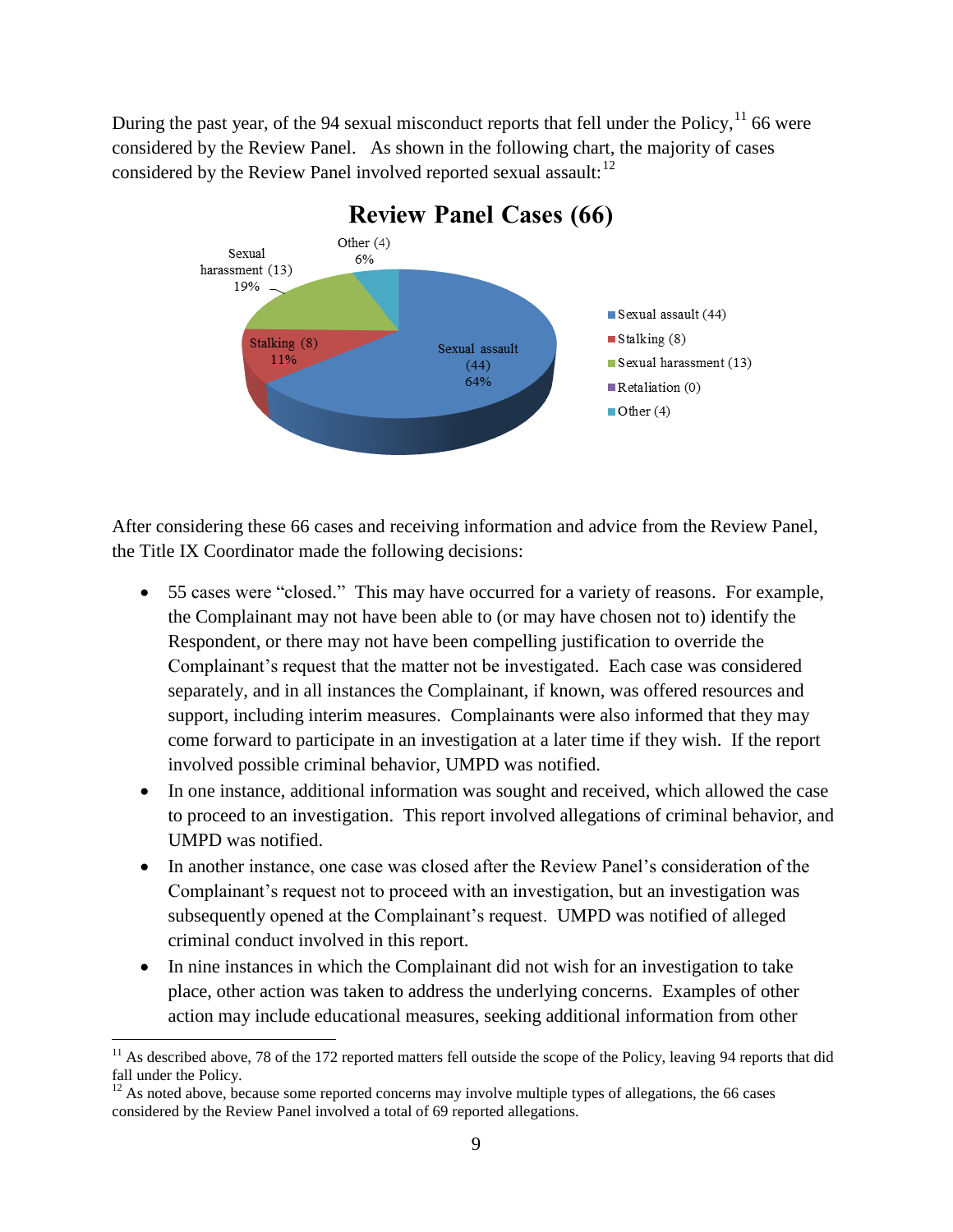University offices or potential witnesses, and informal resolution. Complainants, and Respondents where applicable, were offered interim measures and other resources and support. If the report involved possible criminal behavior, UMPD was notified.

#### <span id="page-12-0"></span>**d. Informal Resolution**

The Policy provides that in some limited circumstances (and never when sexual assault is reported to have occurred) voluntary informal resolution may be an appropriate means of addressing sexual misconduct concerns. All requests for voluntary informal resolution under the Policy must be approved by the Title IX Coordinator.

During the past year, of the 94 reported incidents that fell within the scope of the Policy, none proceeded to informal resolution to resolve the complaint or in lieu of an investigation. It is, however, noted that in some cases, following an investigation or other resolution of the complaint, parties may request to participate in informal processes to address related concerns after the underlying complaint has been otherwise addressed by the University. In all cases, these processes may only occur where participation is fully voluntary by both parties. This year, this occurred in one case.

#### **e. Investigations**

 $\overline{a}$ 

<span id="page-12-1"></span>As noted throughout this report, the University considers each case, and takes appropriate actions, including offering confidential support and resources and/or interim measures, and notifying UMPD of possible criminal activity. However, whether an investigation can ensue depends on the available information and consideration of each individual Complainant's wishes, balanced with the need to provide for the overall safety of the campus community. In most instances, an investigation occurs because behavior that falls under the Policy has been reported and there is sufficient information available to conduct an investigation. Of the 94 reported incidents of sexual misconduct that fell under the Policy, there was sufficient information to conduct 29 investigations. Twenty-seven immediately proceeded to investigation, and another one proceeded to investigation after consideration through the Review Panel process discussed above. An additional case that was considered by the Review Panel and closed at the Complainant's request ultimately proceeded to investigation when the Complainant subsequently requested an investigation. Although there were reported incidents that fell under the Policy that did not proceed to investigation, that does not mean those reports were not reviewed and that action was not taken.

Of the 29 investigations undertaken during the past year, 25 concerned allegations of sexual assault.<sup>13</sup> Sexual assault encompasses a broad spectrum of behavior that includes any form of

 $13$  Four of the investigations that involved allegations of sexual assault also involved allegations of other types of sexual misconduct (e.g., sexual harassment, stalking).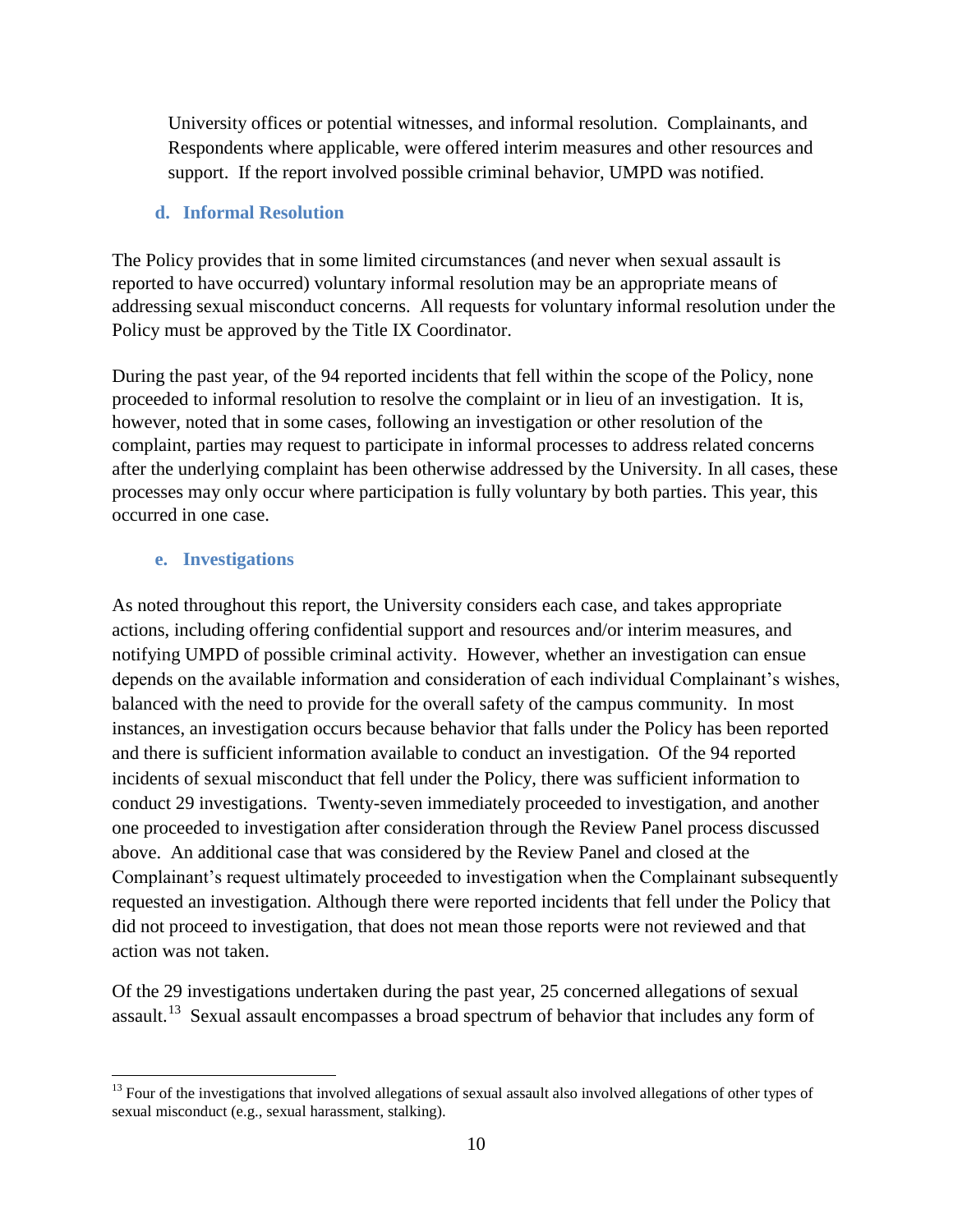unwanted sexual touching. Specifically, as noted earlier in this report, the Policy defines sexual assault as:

Unwanted or unwelcome touching of a sexual nature, including hugging, kissing, fondling, oral sex, anal or vaginal intercourse, or other physical sexual activity that occurs without valid consent.

To best help the reader understand the nature and scope of the issues being investigated by OIE, we have subdivided the sexual assault investigations into two categories: those that involve penetration (oral, anal, or vaginal) and those that involve unwanted touching, but no penetration.

Again, a single investigation may involve allegations of more than one type of sexual misconduct. As such, within the 29 investigations, OIE investigated 33 potential policy violations (sixteen sexual assault with penetration, nine sexual assault without penetration, five sexual harassment, and three stalking).



In making a finding, OIE uses the "preponderance of the evidence" standard set forth in the Policy. Under this standard, individuals are presumed not to have engaged in the alleged conduct unless a preponderance of the evidence supports a finding that the conduct occurred. This preponderance of the evidence standard requires that the evidence supporting each finding be more convincing than the evidence offered in opposition to it.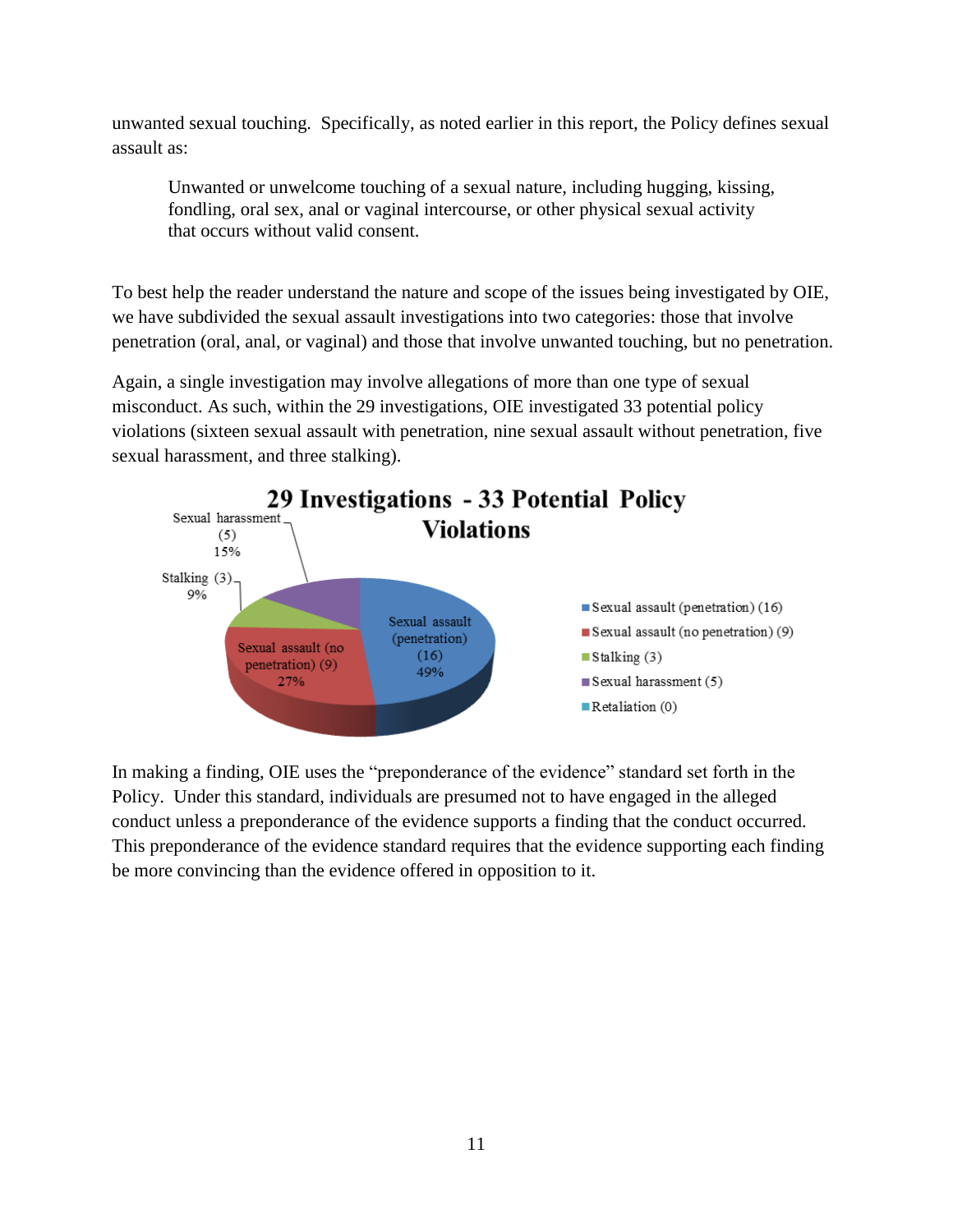Of the 29 investigations, two (7%) were pending as of October 1, 2015. Approximately 34% (10 cases) resulted in a finding that the preponderance of the evidence supported a conclusion that the Policy had been violated; and in approximately 59% (17 cases) the evidence did not support that finding.



As mentioned above, in some of the 29 cases, there were multiple allegations of potential policy violations. When looking at each of the 33 potential policy violations separately, versus looking at the 29 cases as a whole, there were twenty findings that the policy was not violated, eleven findings that it was violated, and two findings pending as of October 1, 2015.



When OIE finds that there is insufficient evidence to conclude that the Policy was violated, that does not necessarily mean that the conduct did not occur. Rather, this outcome can have a variety of bases, such as that there is insufficient evidence to support a conclusion that the behavior occurred; that there is sufficient evidence to conclude that the behavior occurred, but it was not sufficiently severe, persistent, or pervasive to constitute sexual misconduct; or that the conduct occurred but there may not be sufficient evidence to conclude that the Respondent knew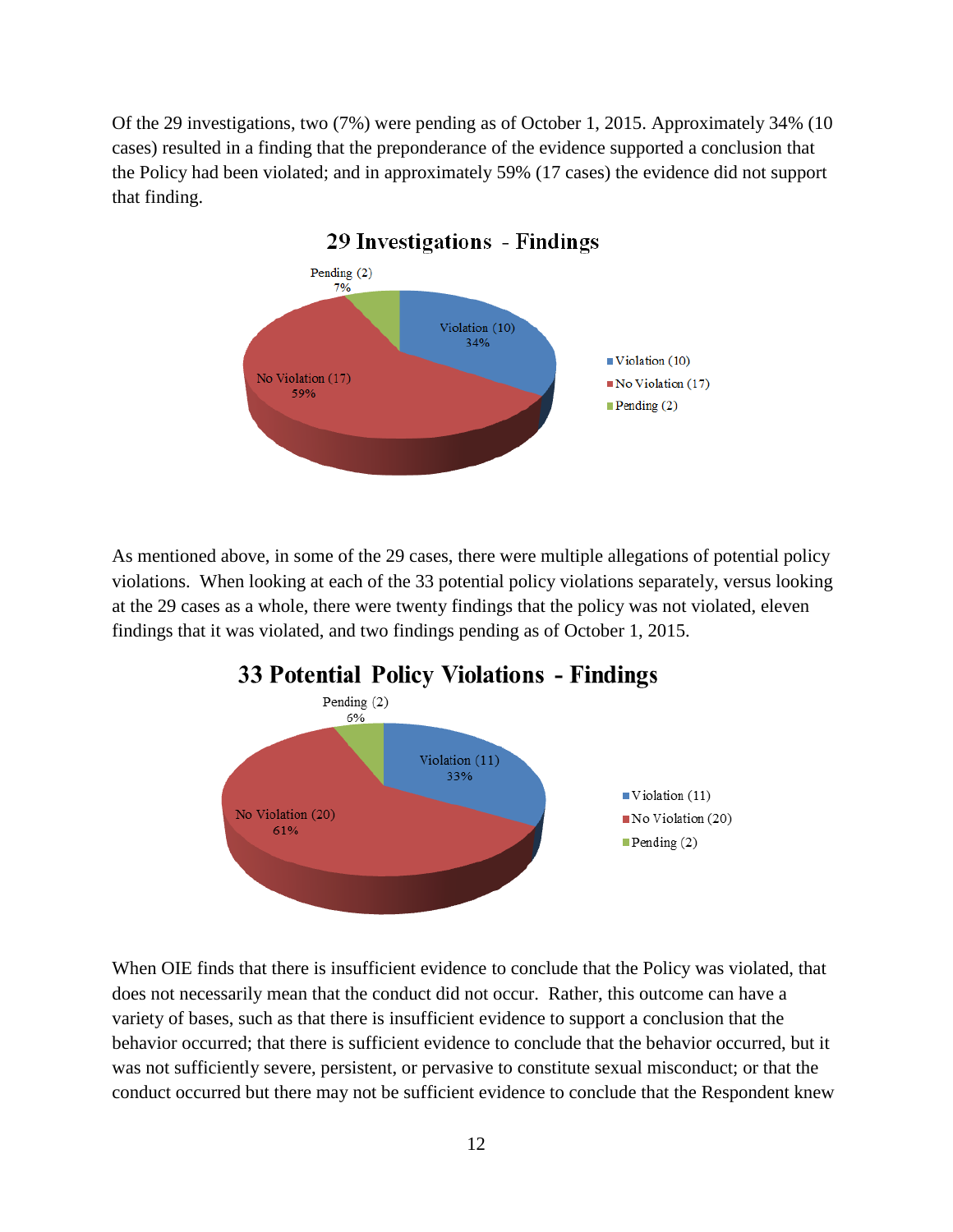or reasonably should have known that the conduct was unwelcome to the Complainant. For more detailed information about OIE's findings, please see Appendix A.

After OIE reaches a conclusion as to whether the Policy has been violated, it issues an investigation report that is forwarded to the Office of Student Conflict Resolution (OSCR). OSCR handles the sanctioning and appeals processes.

#### <span id="page-15-0"></span>**IV. Sanctions**

 $\overline{a}$ 

When a Respondent is found to have violated the Policy, the University takes action designed to eliminate the sexual misconduct, prevent its recurrence, and remedy its effects. Complainants and Respondents have an opportunity to provide input regarding the sanctions they feel will most appropriately serve those objectives. During the sanctioning process, a Respondent who has been found responsible has the opportunity to voluntarily accept sanctions proposed by the University or to challenge the proposed sanctions, in which case sanctions are involuntarily imposed.

As noted above, in the past year there were ten cases, representing a total of eleven Policy violations, <sup>14</sup> in which a Respondent was found to have violated the Policy. As of October 1, 2015, sanctions were issued in seven of those cases and were pending in three. Sanctions may be pending because the sanctioning and/or appeals process is not yet complete.

The University generally imposes multiple sanctions on a Respondent who is found responsible for violating the Policy. As such, while sanctions have been imposed in the seven cases where the sanctioning and/or appeals processes are complete, more than seven particular sanctions have been issued. The charts below demonstrate the types of sanctions that have been implemented and how many times each has been used, but they do not illustrate the various combinations of sanctions that have been implemented with respect to each particular case. For a more detailed chart that demonstrates the specific combination of sanctions issued in each of the seven cases, please see Appendix A.<sup>15</sup>

It is important to note that the charts below represent the sanctions imposed this year as of the date the data for this report were collected, and do not necessarily represent the full range of sanctions available when a student is found responsible for engaging in sexual misconduct. For example, additional sanctions that may be imposed could include, but are not limited to: notification to another educational institution, such as when a Respondent elects to transfer from the University of Michigan; or restriction on involvement in specific courses or programs.

<sup>&</sup>lt;sup>14</sup> In one case, a Respondent was found responsible for engaging in two types of conduct prohibited under the Policy. For more detailed information about the investigations, please see Appendix A.

<sup>&</sup>lt;sup>15</sup> As noted above, next year's annual report will include an update containing complete information for the cases in which the investigation, sanctions, and/or appeals were pending as of October 1, 2015.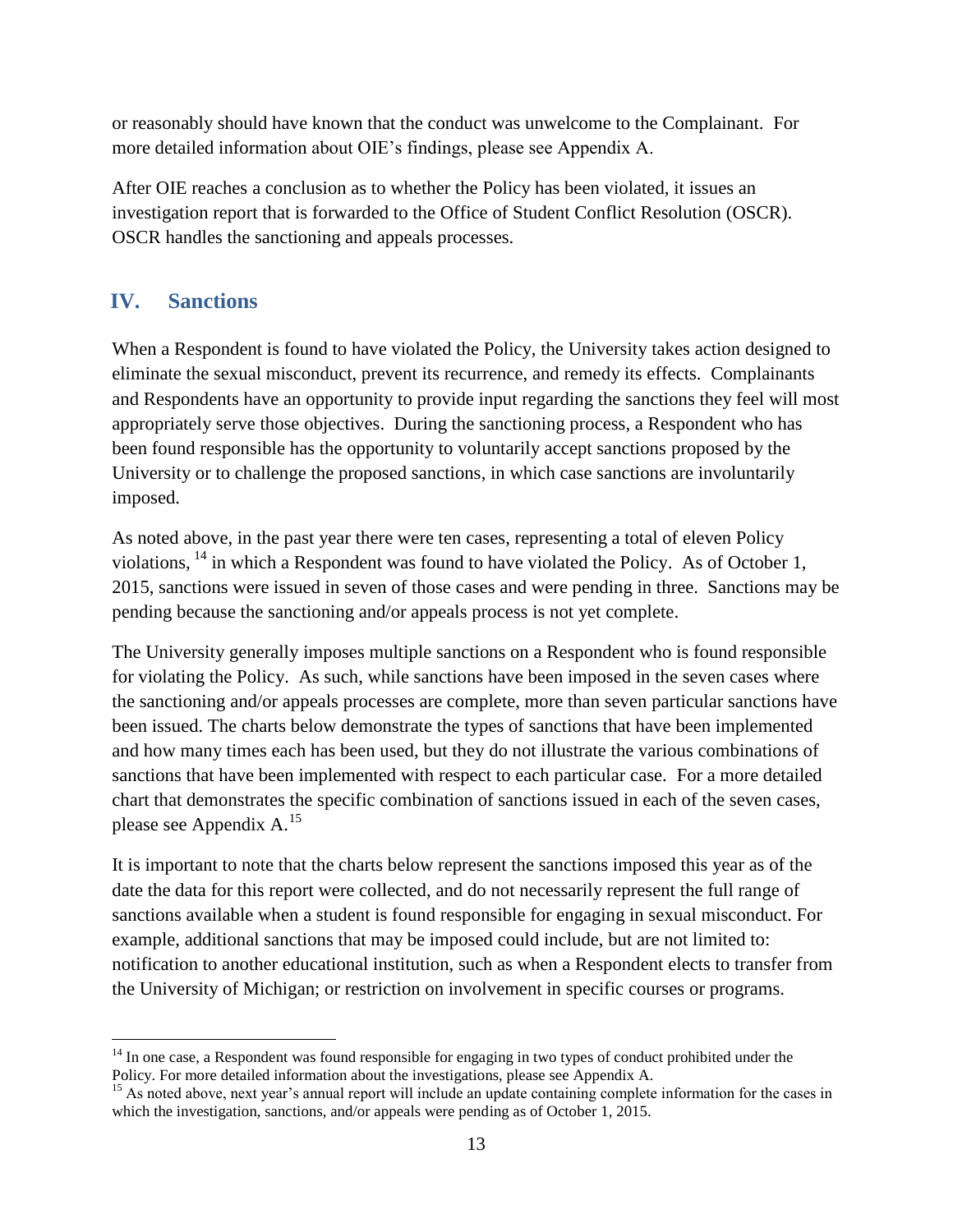#### <span id="page-16-0"></span>**a. Permanent Separation**

A permanent separation is a sanction that prohibits the Respondent from ever enrolling in coursework or participating in University programs at any time. This year, three students who were found to have engaged in sexual assault (two with penetration and one without) were permanently separated from the University. This year, all three of the permanent separations imposed as of October 1, 2015 were voluntarily accepted by the Respondents.

#### **3 Permanent Separations**



#### <span id="page-16-1"></span>**b. Temporary Separation**

 $\overline{a}$ 

A temporary separation is a period of time during which the Respondent is unable to enroll in classes or participate in University programs. As of October 1, 2015, two temporary separations were imposed, both for one year or less.<sup>16</sup> One of these cases involved sexual assault without penetration and the other involved sexual harassment. In one case, the Respondent voluntarily accepted the temporary separation and other sanctions, while in the other, the sanctions, including separation, were imposed without the Respondent's agreement.

#### 2 Temporary Separations of One Year or Less



In general, in cases in which a temporary separation is imposed, the Respondent may also be subject to a period of disciplinary probation upon returning to the University, and required to

 $16$  For purposes of this report, the length of the separation period is measured by calendar year rather than academic year.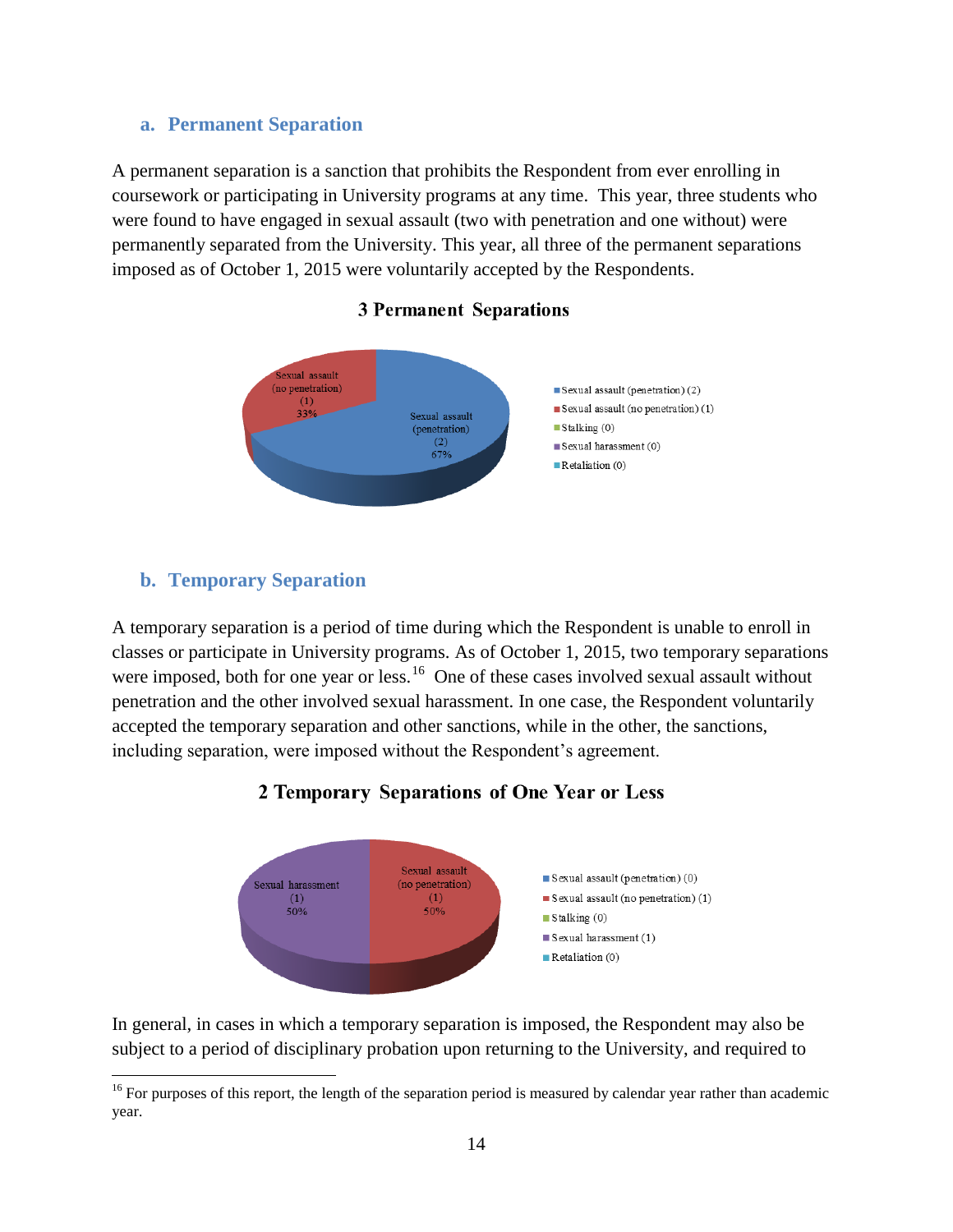complete other sanctions, including educational measures. Typically, a Respondent who is temporarily separated from the University also must complete the educational measures and meet with appropriate staff member(s) before the Respondent is approved to resume enrollment in classes.

#### <span id="page-17-0"></span>**c. Disciplinary Probation**

As described in the Policy, disciplinary probation is "a designated period of time during which the student is not in good standing with the University." In essence, any further misconduct, whether sexual in nature or not, will result in increased sanctions, up to expulsion. As noted above, disciplinary probation may follow a period of separation; however, disciplinary probation may also be imposed where the Respondent has not been separated from the University.

This year, all four of the Respondents who were not permanently separated from the University were sanctioned with disciplinary probation, in addition to other sanctions. In two of these cases (one involving sexual assault without penetration and another involving stalking), disciplinary probation was imposed for a period of greater than one year, or was imposed until the Respondent graduates from the University. In two cases, disciplinary probation was imposed for a period of one year or less. Both of these cases involved sexual harassment.



## **4 Disciplinary Probation Sanctions**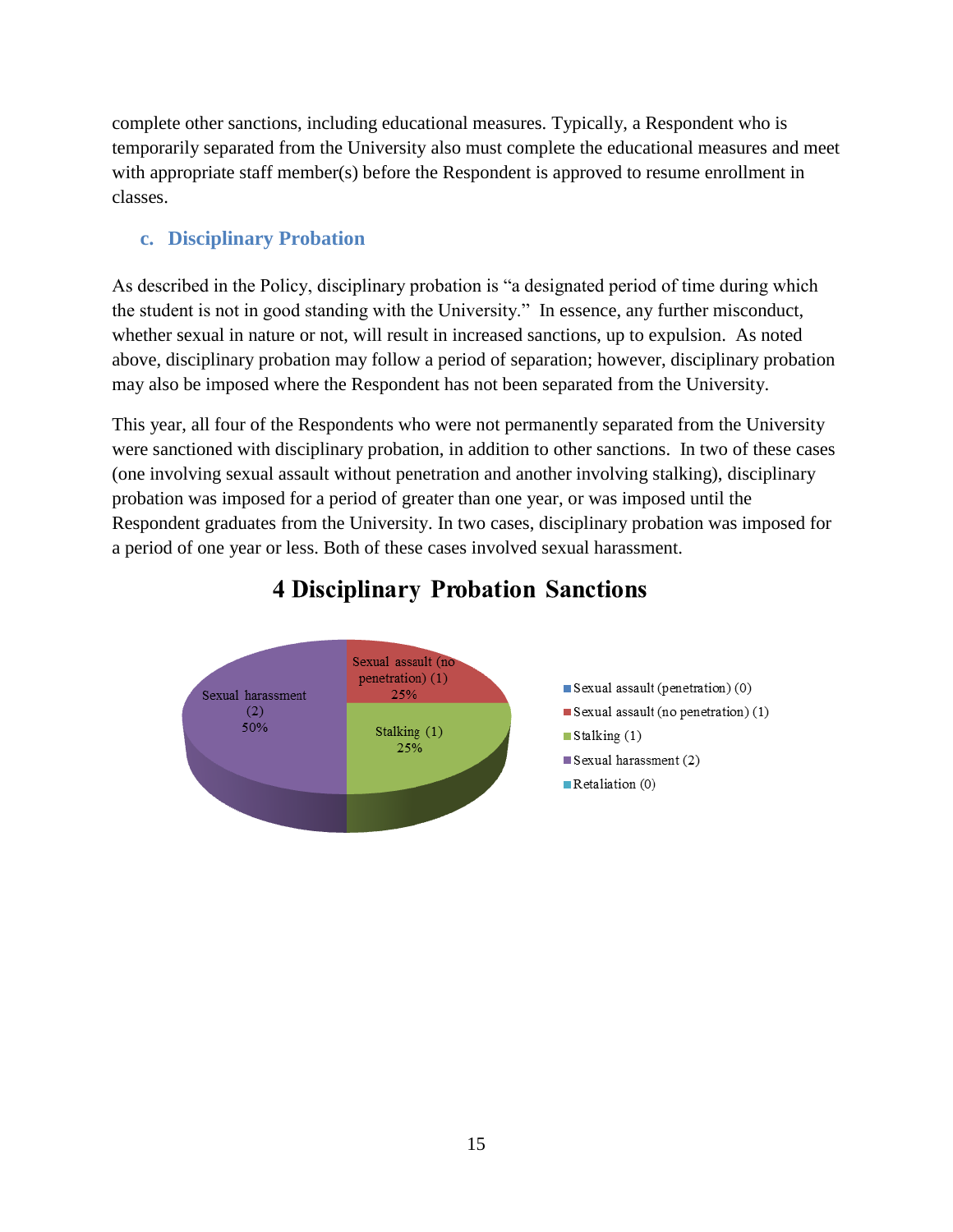#### <span id="page-18-0"></span>**d. No Contact**

Each of the Respondents found responsible for a violation of the Policy has been subject to a continuing requirement that they not have contact with the Complainant.



#### **7 No Contact Sanctions**

#### <span id="page-18-1"></span>**e. Educational Measures**

Educational measures are sanctions that involve the Respondent in a project, training, or other experience that is intended to prevent the recurrence of the same or similar conduct by educating the Respondent. For example, a student may be directed to engage in one-on-one sexual harassment training, complete required reading, or additional research and/or writing assignments. Typically, when the Respondent is still affiliated with the University, educational measures are added to other sanctions. This year, they were included as part of the sanctions in each of the four cases in which the Respondent remained a University student. It is noted that no student received only educational sanctions; rather, they received educational measures in addition to other sanctions.



### **4 Sanctions That Included Educational Measures**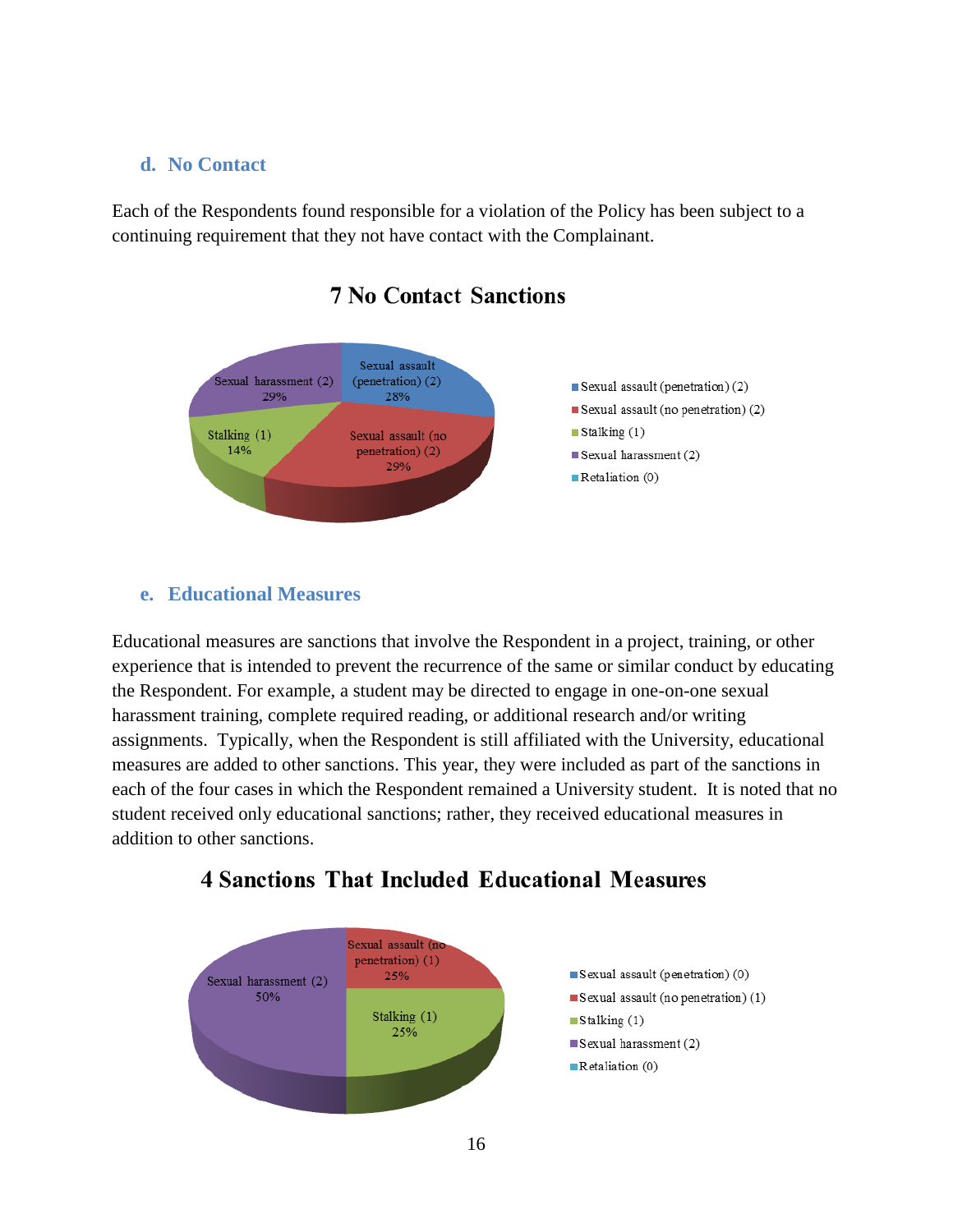#### <span id="page-19-0"></span>**V. Appeals**

Both the Complainant and the Respondent have the opportunity to appeal the outcome of an investigation and, if there was a finding that the Policy was violated, both parties may also appeal the sanctions. As shown in the following chart, five of the 29 investigations – a total of 17% – had resulted in an appeal as of October 1, 2015. Each appeal is considered by an Appeals Board. The Appeals Board then issues recommendations to the Vice President for Student Life, which the Vice President for Student Life may accept or modify.



While a party can appeal both the finding and the sanctions, this did not occur in any cases this year; rather, in each of the five cases appealed, only the finding or the sanctions – not both – were appealed. Of the five appeals, as shown in the below chart, four were appeals of the finding of the investigation and one was an appeal of the sanctions.

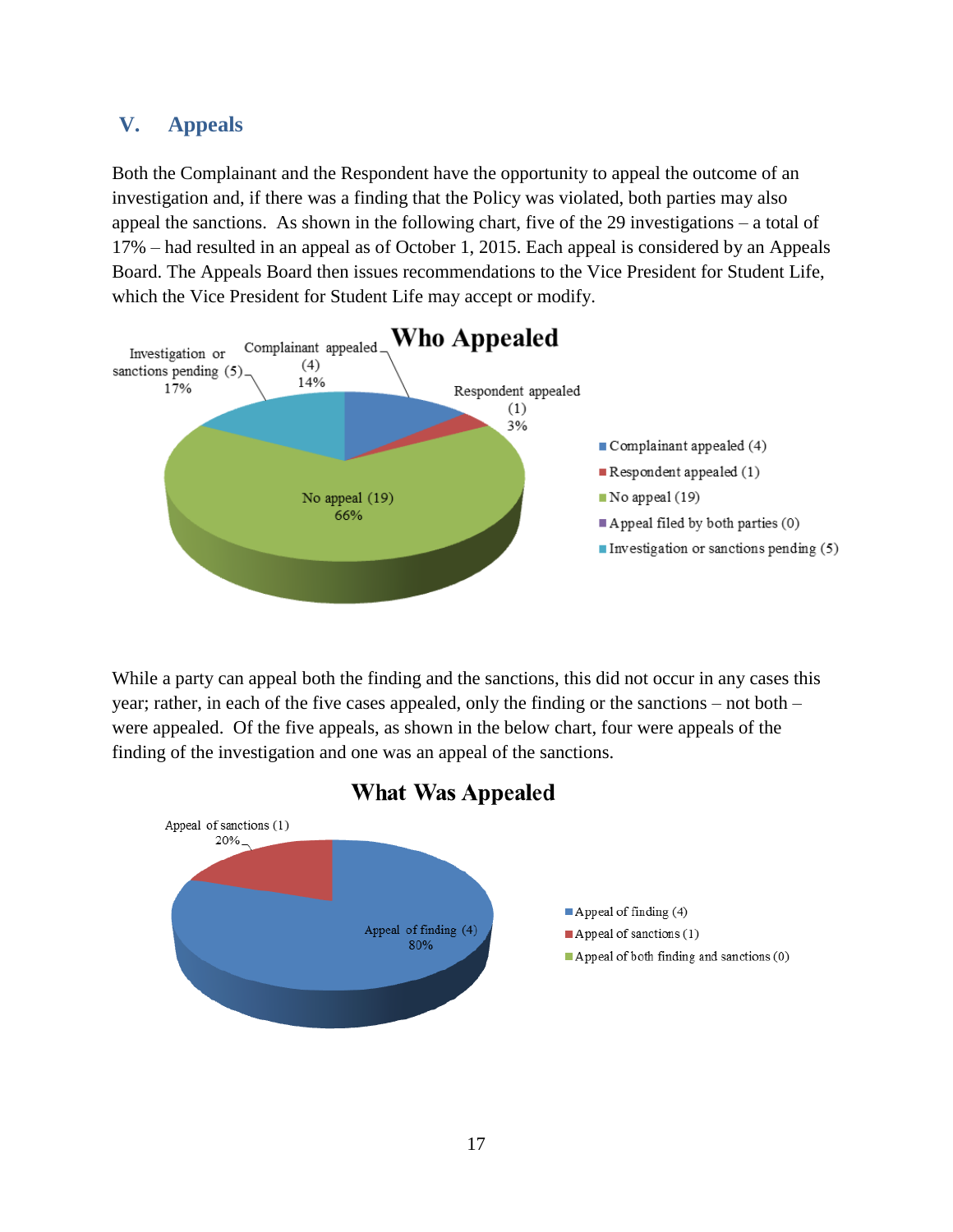All four findings that were appealed this year were upheld.

## **4 Appeals of the Finding**



The one appeal of the sanctions resulted in a decrease of the sanctions determined by the Resolution Officer.

# **1 Appeal of the Sanctions**



#### <span id="page-20-0"></span>**VI. Education and Prevention Measures**

The University continues to focus on educational measures intended to prevent sexual misconduct. As such, incoming students are required to participate in *Haven—Understanding Sexual Assault*, an interactive on-line program that relies on prevention theories and educational strategies to help students understand the many aspects of sexual assault, as well as alcohol issues. Topics covered include common myths about sexual assault and rape, the definition of consent, the link between sexual assault and alcohol, and bystander intervention.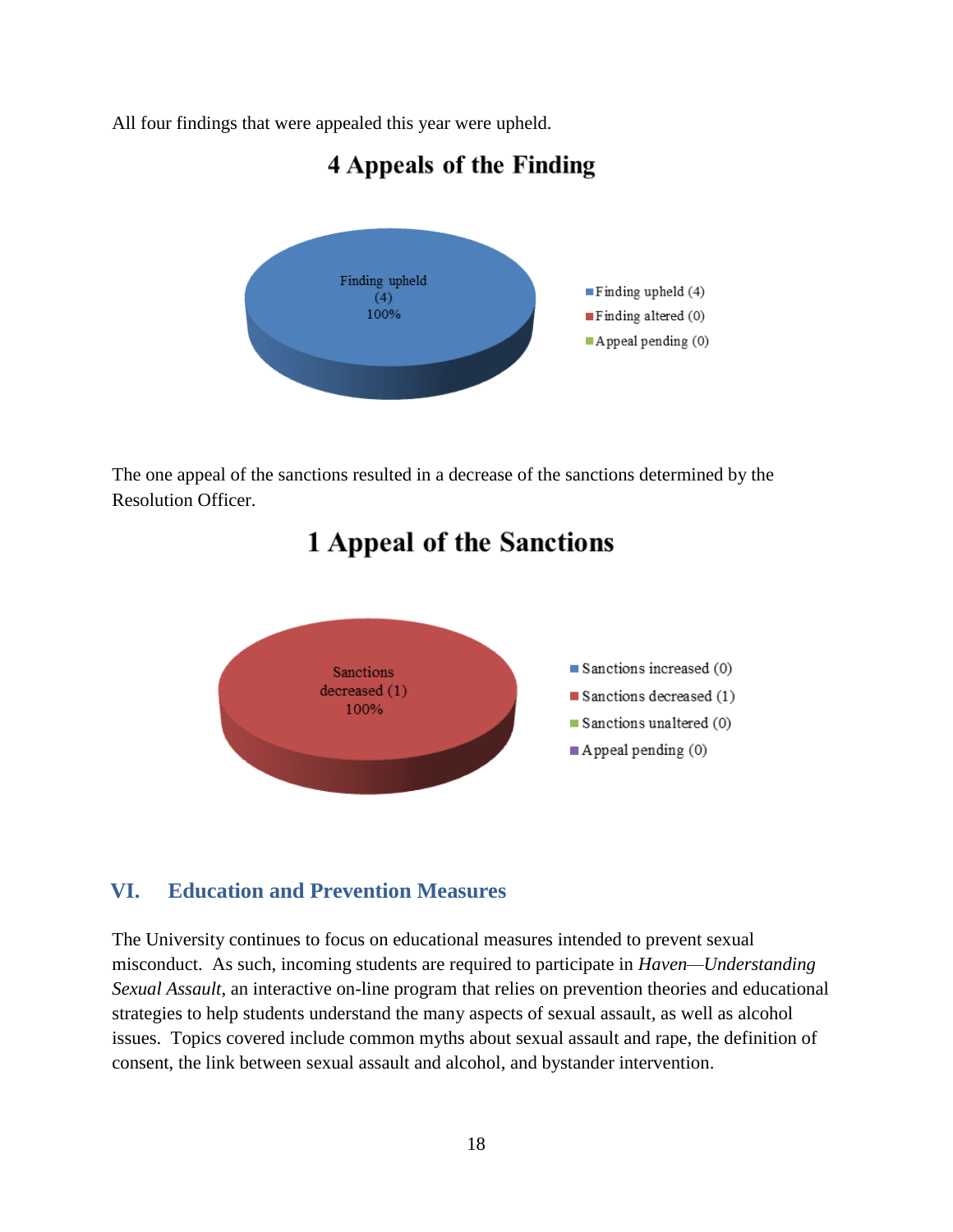During orientation, first-year students attend the University of Michigan Educational Theatre Company's presentation of *Stand Up, Step In, Speak Out*. This program is a direct-talking sketch regarding campus sexual assault. The sketch addresses myths around rape culture, men's response to combat a culture of sexual assault, how to help a friend who has been affected by sexual assault, and other issues related to sexual and intimate partner violence.

In addition, every fall semester, all first-year students in the residence halls have the opportunity to attend *Relationship Remix*, an educational program presented by SAPAC and the University Health Service's Sexperteam. The program consists of small group (approximately 20 participants) workshops on relationships, sex, and decision making. Participants reflect upon personal values, discuss healthy relationships, and practice skills related to consent.

First-year Housing residents also have the opportunity to participate in *Change It Up! -* an interactive bystander intervention program co-facilitated by students and Student Life professional staff. The program explores the impact of students' identities and experiences on their interactions, and aims to help participants develop the tools to safely and effectively intervene in situations that may be harmful.

In the Fall of 2014, all graduate students were offered on-line training that focuses on sexual harassment, sexual assault, intimate partner violence, stalking, and bystander intervention. The University also offers this or similar programming to new and existing faculty and staff.

In addition to these efforts, there are a variety of in-person educational sessions that are focused to specific groups, such as student athletes and athletics administrators, housing staff, summer camp counselors, etc.

### <span id="page-21-0"></span>**VII. Conclusion**

We hope that this information is helpful to the University of Michigan community. For more information, including definitions, resources, and a more detailed overview of the processes available under the Policy, or to report an incident of sexual misconduct, please visit: [studentsexualmisconductpolicy.umich.edu.](http://studentsexualmisconductpolicy.umich.edu/)

Finally, as noted above, we welcome any feedback on how we might make this document more helpful, easier to understand, or otherwise improve its contents. Please provide any feedback to the Title IX Coordinator:

> Anthony Walesby 2072 Administrative Services Building 1009 Greene Street, Ann Arbor, MI 48109-1432 (734) 763-0235 [institutional.equity@umich.edu](mailto:institutional.equity@umich.edu)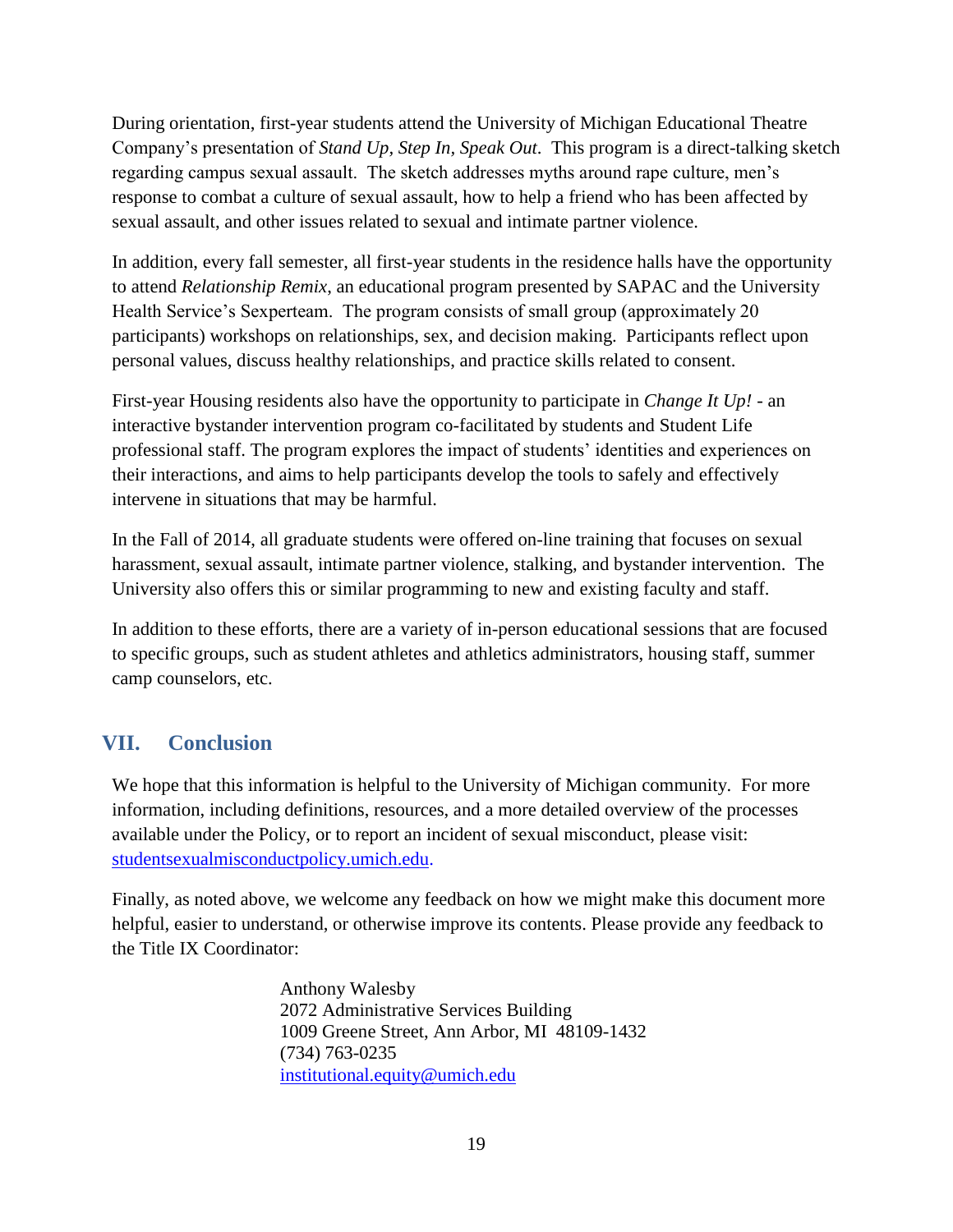## **Appendix A**

<span id="page-22-0"></span>

|                         | <b>Type</b>                     | <b>Finding</b> | <b>Final Sanctions<sup>17</sup></b> | <b>Appeal</b>    | <b>Outcome of Appeal</b> |
|-------------------------|---------------------------------|----------------|-------------------------------------|------------------|--------------------------|
| $\overline{1}$          | Sexual assault                  | No violation   | Not applicable                      | Complainant      | Finding upheld           |
|                         | (penetration)                   |                |                                     | appealed finding |                          |
| $\mathbf 2$             | Sexual assault                  | No violation   | Not applicable                      | None             | Not applicable           |
|                         | (penetration)                   |                |                                     |                  |                          |
| $\overline{\mathbf{3}}$ | Sexual assault                  | Violation      | Permanent separation,               | None             | Not applicable           |
|                         | (penetration)                   |                | no contact                          |                  |                          |
| $\overline{\mathbf{4}}$ | Sexual assault                  | No violation   | Not applicable                      | None             | Not applicable           |
|                         | (penetration)                   |                |                                     |                  |                          |
| 5                       | Sexual assault                  | Violation      | Permanent separation,               | None             | Not applicable           |
|                         | (penetration)                   |                | no contact                          |                  |                          |
| 6                       | Sexual assault                  | No violation   | Not applicable                      | None             | Not applicable           |
| $\overline{7}$          | (penetration)<br>Sexual assault | No violation   | Not applicable                      | Complainant      | Finding upheld           |
|                         | (penetration)                   |                |                                     | appealed finding |                          |
| 8                       | Sexual assault                  | No violation   | Not applicable                      | None             | Not applicable           |
|                         | (penetration)                   |                |                                     |                  |                          |
|                         |                                 |                |                                     |                  |                          |
|                         | Stalking                        | No violation   | Not applicable                      | None             | Not applicable           |
| $\boldsymbol{9}$        | Sexual assault                  | No violation   | Not applicable                      | None             | Not applicable           |
|                         | (penetration)                   |                |                                     |                  |                          |
| 10                      | Sexual assault                  | No violation   | Not applicable                      | None             | Not applicable           |
|                         | (penetration)                   |                |                                     |                  |                          |
| 11                      | Sexual assault                  | No violation   | Not applicable                      | Complainant      | Finding upheld           |
|                         | (penetration)                   |                |                                     | appealed finding |                          |
| 12                      | Sexual assault                  | No violation   | Not applicable                      | None             | Not applicable           |
|                         | (penetration)                   |                |                                     |                  |                          |
| 13                      | Sexual assault                  | Violation      | Pending                             | Pending          | Pending                  |
|                         | (penetration)                   |                |                                     |                  |                          |
|                         |                                 |                |                                     |                  |                          |
|                         | Stalking                        | Violation      | Pending                             | Pending          | Pending                  |
| 14                      | Sexual assault                  | No violation   | Not applicable                      | None             | Not applicable           |
| 15                      | (penetration)<br>Sexual assault | Pending        | Pending                             |                  | Pending                  |
|                         | (penetration)                   |                |                                     | Pending          |                          |
| $\overline{16}$         | Sexual assault                  | Pending        | Pending                             | Pending          | Pending                  |
|                         | (penetration)                   |                |                                     |                  |                          |
| 17                      | Sexual assault                  | No violation   | Not applicable                      | None             | Not applicable           |
|                         | (no penetration)                |                |                                     |                  |                          |
| 18                      | Sexual assault                  | Violation      | Temporary separation                | Respondent       | Sanctions modified       |
|                         | (no penetration)                |                | (one year or less),                 | appealed         | (sanctions decreased)    |
|                         |                                 |                | disciplinary probation              | sanctions        |                          |
|                         |                                 |                | (greater than one                   |                  |                          |
|                         |                                 |                | year), restriction from             |                  |                          |
|                         |                                 |                | employment in                       |                  |                          |
|                         |                                 |                | specific UM division                |                  |                          |
|                         |                                 |                | (greater than one                   |                  |                          |
|                         |                                 |                | year), no contact,                  |                  |                          |
|                         |                                 |                | educational measures                |                  |                          |
|                         |                                 |                |                                     |                  |                          |

 $17$  This data reflects the final sanctions imposed after both the sanctioning and appeals processes are complete.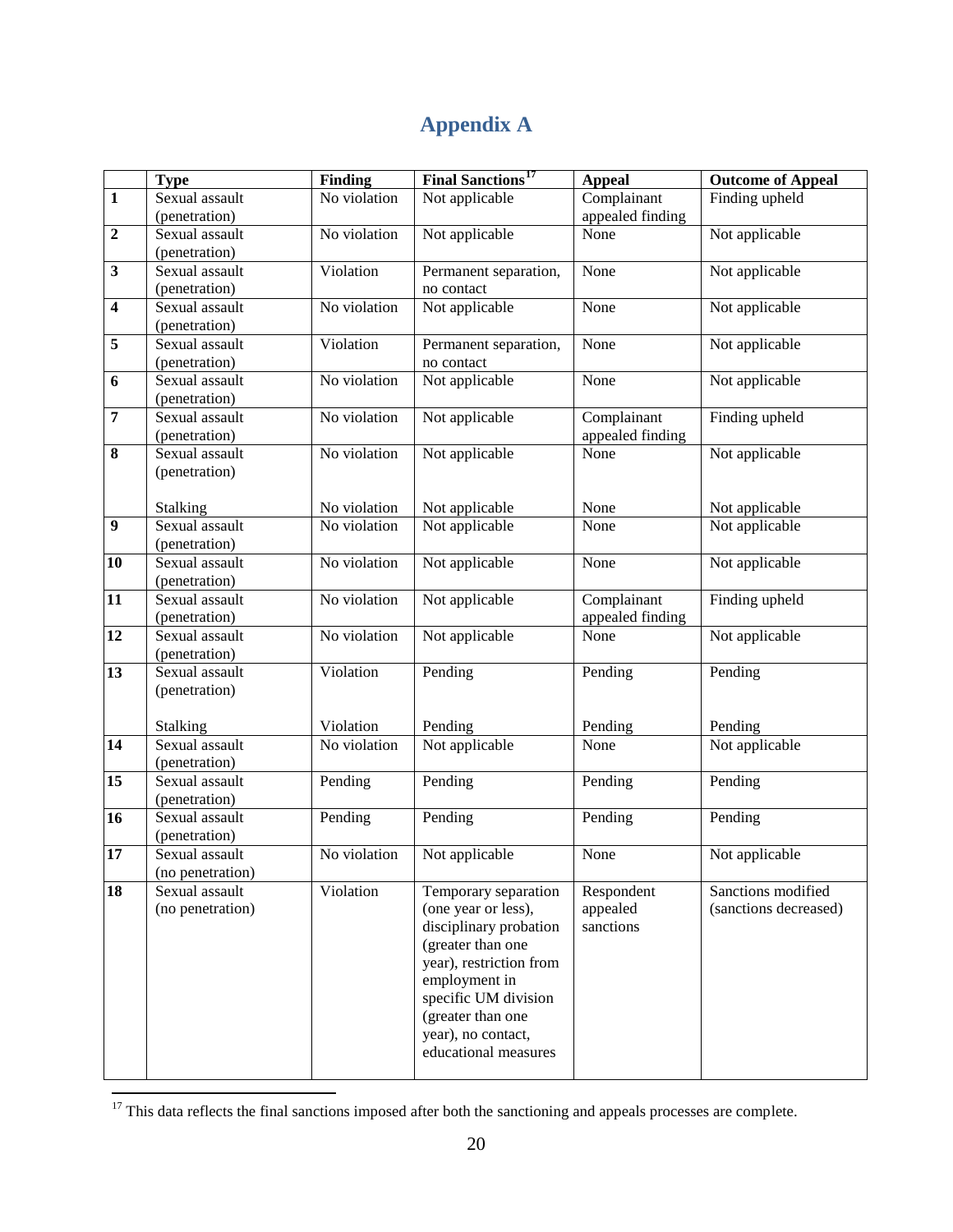|                 | <b>Type</b>                        | <b>Finding</b> | <b>Final Sanctions<sup>17</sup></b>                                                                                                                                                                   | <b>Appeal</b>                   | <b>Outcome of Appeal</b> |
|-----------------|------------------------------------|----------------|-------------------------------------------------------------------------------------------------------------------------------------------------------------------------------------------------------|---------------------------------|--------------------------|
| 19              | Sexual assault<br>(no penetration) | No violation   | Not applicable                                                                                                                                                                                        | Complainant<br>appealed finding | Finding upheld           |
| $\overline{20}$ | Sexual assault<br>(no penetration) | No violation   | Not applicable                                                                                                                                                                                        | None                            | Not applicable           |
| $\overline{21}$ | Sexual assault<br>(no penetration) | Violation      | Permanent separation,<br>no contact                                                                                                                                                                   | None                            | Not applicable           |
| 22              | Sexual assault<br>(no penetration) | No violation   | Not applicable                                                                                                                                                                                        | None                            | Not applicable           |
| 23              | Sexual assault<br>(no penetration) | No violation   | Not applicable                                                                                                                                                                                        | None                            | Not applicable           |
| 24              | Sexual assault<br>(no penetration) | Violation      | Pending                                                                                                                                                                                               | Pending                         | Pending                  |
|                 | Sexual harassment                  | No violation   | Pending                                                                                                                                                                                               | Pending                         | Pending                  |
| 25              | Sexual assault<br>(no penetration) | Violation      | Pending                                                                                                                                                                                               | Pending                         | Pending                  |
|                 | Sexual harassment                  | No violation   | Pending                                                                                                                                                                                               | Pending                         | Pending                  |
| 26              | Stalking                           | Violation      | Disciplinary probation<br>(greater than one<br>year), no contact,<br>educational measures                                                                                                             | None                            | Not applicable           |
| 27              | Sexual harassment                  | No violation   | Not applicable                                                                                                                                                                                        | None                            | Not applicable           |
| 28              | Sexual harassment                  | Violation      | Disciplinary probation<br>(one year or less), no<br>contact, educational<br>measures                                                                                                                  | None                            | Not applicable           |
| 29              | Sexual harassment                  | Violation      | Temporary separation<br>(one year or less),<br>disciplinary probation<br>(one year or less), no<br>contact, voluntary<br>resignation from<br>extracurricular<br>organization,<br>educational measures | None                            | Not applicable           |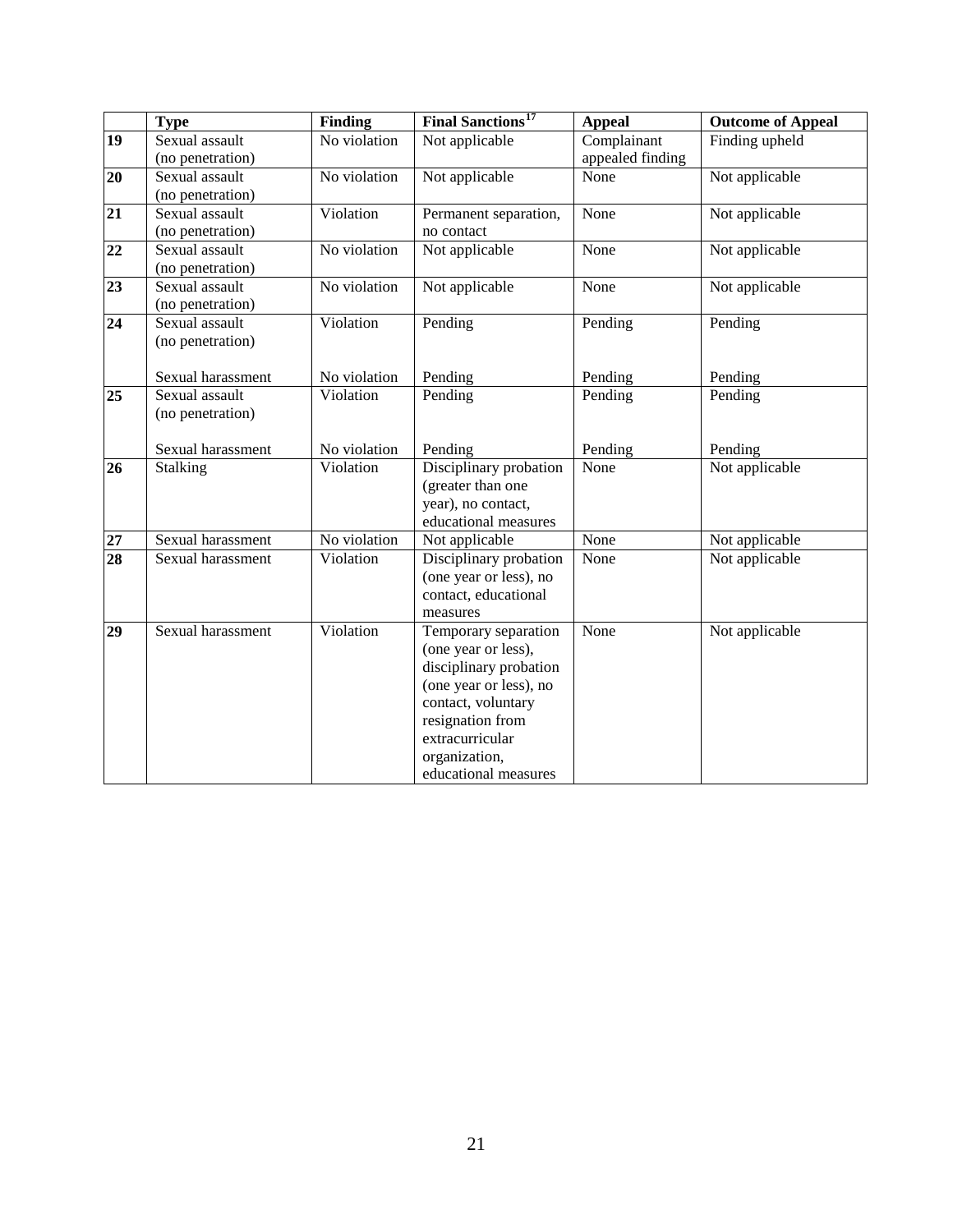## **Appendix B**

<span id="page-24-0"></span>

|                         | <b>Type</b>                     | Finding      | <b>Final Sanctions<sup>18</sup></b>        | <b>Appeal</b>               | <b>Outcome of Appeal</b>                    |
|-------------------------|---------------------------------|--------------|--------------------------------------------|-----------------------------|---------------------------------------------|
| 1                       | Sexual assault                  | No violation | Not applicable                             | Complainant                 | Finding upheld                              |
|                         | (penetration)                   |              |                                            | appealed finding            |                                             |
|                         | Sexual harassment               | Violation    | Separation (one year                       | Complainant &               | Sanctions modified                          |
|                         |                                 |              | or less), disciplinary                     | Respondent                  | (sanctions increased)                       |
|                         |                                 |              | probation (greater than                    | appealed                    |                                             |
|                         |                                 |              | one year), no contact,                     | sanctions                   |                                             |
|                         |                                 |              | educational measures                       |                             |                                             |
| $\overline{2}$          | Sexual assault                  | No violation | Not applicable                             | Complainant                 | Finding upheld                              |
|                         | (penetration)                   |              |                                            | appealed finding            |                                             |
|                         | Sexual harassment               | Violation    | Separation (one year                       | Complainant &               |                                             |
|                         |                                 |              | or less), disciplinary                     | Respondent                  | Sanctions modified                          |
|                         |                                 |              | probation (greater than                    | appealed                    | (sanctions increased)                       |
|                         |                                 |              | one year), no contact,                     | sanctions                   |                                             |
|                         |                                 |              | educational measures                       |                             |                                             |
| $\mathbf{3}$            | Sexual assault                  | No violation | Not applicable                             | None                        | Not applicable                              |
|                         | (penetration)<br>Sexual assault |              |                                            |                             |                                             |
| $\overline{\mathbf{4}}$ | (penetration)                   | No violation | Not applicable                             | None                        | Not applicable                              |
| 5                       | Sexual assault                  | Violation    | Permanent separation;                      | None                        | Not applicable                              |
|                         | (penetration)                   |              | no contact                                 |                             |                                             |
|                         |                                 |              |                                            |                             |                                             |
|                         | Stalking                        | No violation |                                            |                             |                                             |
| 6                       | Sexual assault                  | No violation | Not applicable                             | None                        | Not applicable                              |
|                         | (penetration)<br>Sexual assault |              |                                            |                             |                                             |
| 7                       | (no penetration)                | No violation | Not applicable                             | None                        | Not applicable                              |
| 8                       | Sexual assault                  | No violation | Not applicable                             | None                        | Not applicable                              |
|                         | (no penetration)                |              |                                            |                             |                                             |
| 9                       | Sexual assault                  | Violation    | Separation (greater                        | Respondent                  | Sanctions modified                          |
|                         | (no penetration)                |              | than one year);                            | appealed the                | (sanctions increased)                       |
|                         |                                 |              | disciplinary probation                     | sanctions                   |                                             |
|                         |                                 |              | (until conclusion of<br>enrollment);       |                             |                                             |
|                         |                                 |              | no contact (with                           |                             |                                             |
|                         |                                 |              | course restrictions);                      |                             |                                             |
|                         |                                 |              | educational measures                       |                             |                                             |
| 10                      | Sexual assault                  | No violation | Not applicable                             | Complainant                 | Finding upheld;                             |
|                         | (no penetration)                |              |                                            | appealed the                | Respondent was                              |
|                         |                                 |              |                                            | finding                     | provided with training                      |
| 11                      | Sexual assault                  | Violation    | Separation (one year                       | Respondent                  | Finding upheld;                             |
|                         | (no penetration)                |              | or less); disciplinary<br>probation (until | appealed the<br>finding and | sanctions modified<br>(sanctions decreased) |
|                         |                                 |              | conclusion of                              | sanctions                   |                                             |
|                         |                                 |              | enrollment); no                            |                             |                                             |
|                         |                                 |              | contact; educational                       |                             |                                             |
|                         |                                 |              | measures                                   |                             |                                             |
|                         |                                 |              |                                            |                             |                                             |

 $18$  This data reflects the final sanctions imposed after both the sanctioning and appeals processes are complete.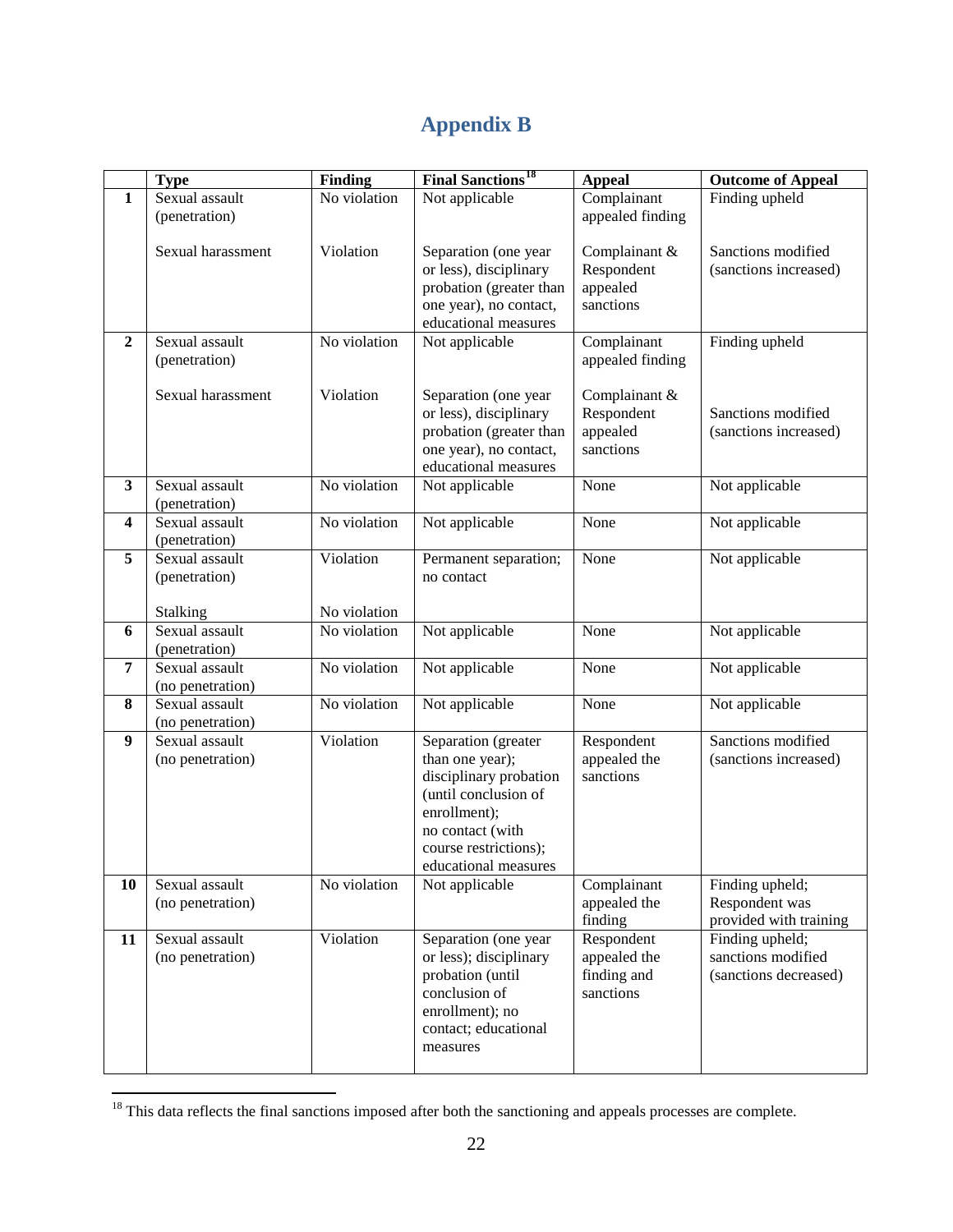|    | <b>Type</b>       | <b>Finding</b> | <b>Final Sanctions<sup>18</sup></b>    | <b>Appeal</b>    | <b>Outcome of Appeal</b> |
|----|-------------------|----------------|----------------------------------------|------------------|--------------------------|
| 12 | Sexual assault    | Closed         | Not applicable                         | Not applicable   | Not applicable           |
|    | (no penetration)  | without        |                                        |                  |                          |
|    |                   | finding;       |                                        |                  |                          |
|    |                   | Policy not     |                                        |                  |                          |
|    |                   | applicable     |                                        |                  |                          |
| 13 | Sexual assault    | Violation      | Separation (less than                  | Respondent       | Sanctions upheld         |
|    | (no penetration)  |                | one year); disciplinary                | appealed         |                          |
|    |                   |                | probation (until                       | sanctions        |                          |
|    |                   |                | conclusion of                          |                  |                          |
|    |                   |                | enrollment); no                        |                  |                          |
|    |                   |                | contact (with                          |                  |                          |
|    |                   |                | geographic                             |                  |                          |
|    |                   |                | restrictions);<br>educational measures |                  |                          |
| 14 | Sexual assault    | No violation   | Not applicable                         | None             | Not applicable           |
|    | (no penetration)  |                |                                        |                  |                          |
|    |                   |                |                                        |                  |                          |
|    | Sexual harassment | No violation   | Not applicable                         | None             | Not applicable           |
| 15 | Sexual harassment | No violation   | Not applicable                         | None             | Not applicable           |
| 16 | Sexual harassment | No violation   | Not applicable                         | None             | Not applicable           |
| 17 | Sexual harassment | No violation   | Not applicable                         | None             | Not applicable           |
| 18 | Sexual harassment | No violation   | Not applicable                         | None             | Not applicable           |
| 19 | Sexual harassment | No violation   | Not applicable                         | None             | Not applicable           |
| 20 | Sexual harassment | No violation   | Not applicable                         | None             | Not applicable           |
| 21 | Sexual harassment | Violation      | Disciplinary probation                 | None             | Not applicable           |
|    |                   |                | (greater than one                      |                  |                          |
|    |                   |                | year); no contact (with                |                  |                          |
|    |                   |                | class restrictions),                   |                  |                          |
|    |                   |                | educational measures                   |                  |                          |
| 22 | Stalking          | No violation   | Not applicable                         | Complainant      | Finding upheld           |
|    |                   |                |                                        | appealed the     |                          |
| 23 | Stalking          | Violation      | Notification to current                | finding<br>None  | Not applicable           |
|    |                   |                | institution, no contact                |                  |                          |
| 24 | Stalking          | No violation   | Not applicable                         | None             | Not applicable           |
| 25 | Stalking          | Violation      | Separation (less than                  | None             | Not applicable           |
|    |                   |                | one year), disciplinary                |                  |                          |
|    |                   |                | probation (less than                   |                  |                          |
|    |                   |                | one year); no contact;                 |                  |                          |
|    |                   |                | educational measures                   |                  |                          |
| 26 | Sexual harassment | Violation      | Permanent transcript                   | Complainant      | Finding upheld;          |
|    |                   |                | notation; no contact;                  | appealed         | Sanctions modified       |
|    |                   |                | removal from specific                  | sanctions        | (duration of transcript  |
|    | Retaliation       | Violation      | courses/activities <sup>19</sup>       |                  | notation increased;      |
|    |                   |                |                                        | Respondent       | hold on diploma and      |
|    |                   |                |                                        | appealed finding | transcript removed;      |
|    |                   |                |                                        | and sanctions    | duration activity        |
|    |                   |                |                                        |                  | removal extended;        |
|    |                   |                |                                        |                  | number and duration of   |
|    |                   |                |                                        |                  | review and evaluation    |
|    |                   |                |                                        |                  | meetings increased)      |

<sup>&</sup>lt;sup>19</sup> Where the Respondent is found responsible for multiple allegations, sanctions are implemented based on the collective violations.